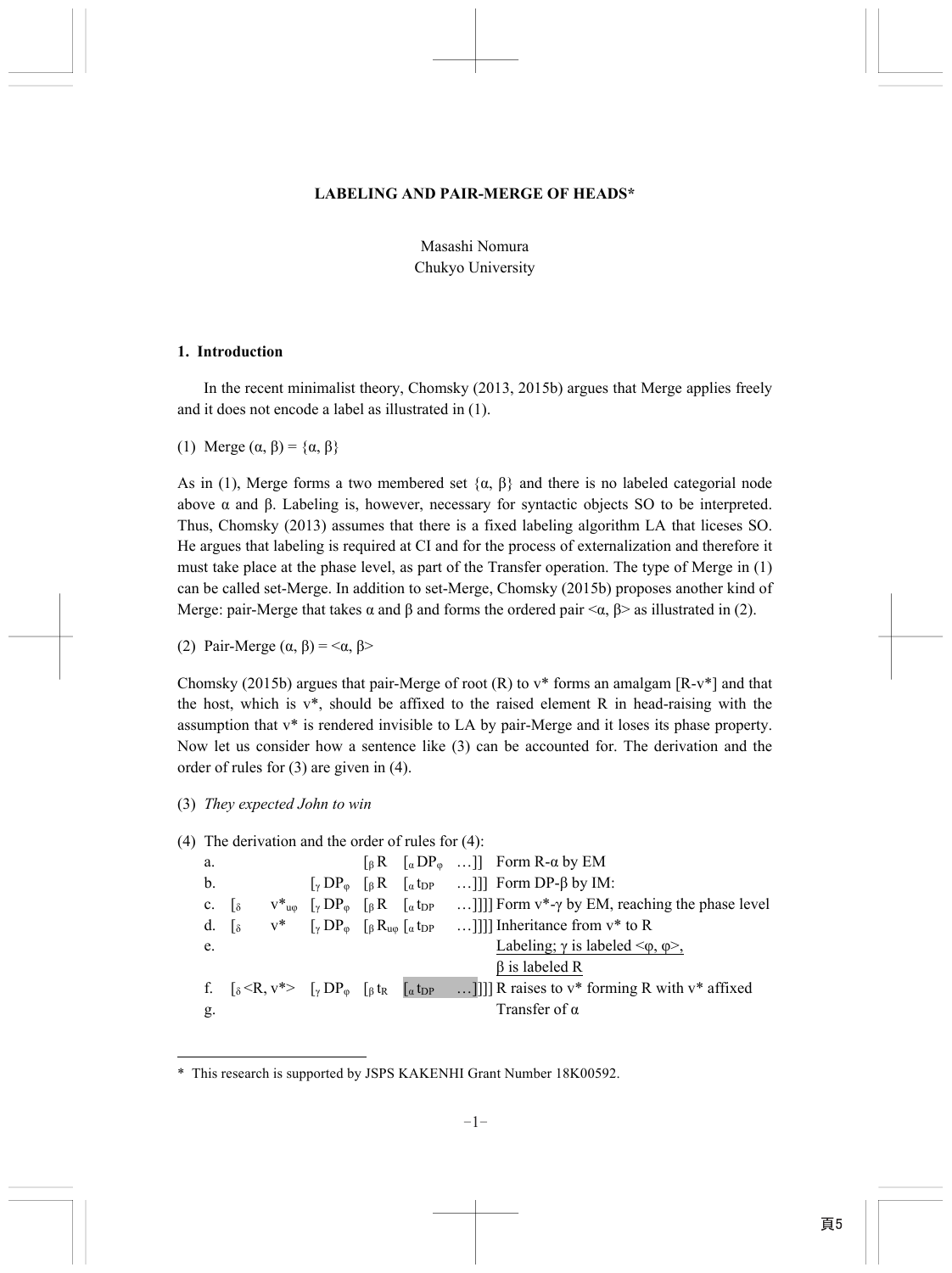In (4a), set-Merge externally forms  $\{R, \alpha\}$ , which is of the form  $\{H, XP\}$  and in (4b) set-Merge internally merges DP to the Spec of R, forming  $\{DP, \beta\}$ , which is of the form  $\{XP,$ YP}. In (4c), set-Merge externally form  $\{v^*, y\}$ , reaching the phase level so that Inheritance of uφ from  $v^*$  to R takes place as in (4d) and then  $\gamma$  is labeled  $\langle \varphi, \varphi \rangle$  under minimal search. By paired labeling, R is strengthened so that β is labeled R. Finally, in (4f), pair-Merge internally forms  $\langle R, v^* \rangle$ , yielding an amalgam with  $v^*$  adjoined to R and hence  $v^*$  becomes invisible so that it loses its phase property. Chomsky (2015b) assumes that phasehood is activated on the copy of R and thus its complement, which is  $\alpha$ , is transferred. DP (which can be a wh-phrase) remains in situ at the Spec of R and is therefore accessible to extraction at the next phase.

Thus, under the system proposed by Chomsky (2015b), the core structure building operations will be as follows:

- (5) The core structure building operations:
	- a. (Set-)Merge  $(\alpha, \beta) = {\alpha, \beta}$
	- b. Pair-Merge  $(α, β) = <α, β>$

In this paper, I will attempt to pursue this proposed system and show that in addition to set-Merge, pair-Merge is in fact a necessary operation for structure building. I will first extend Chomsky's (2015b) form of argument to pair-Merge, then discuss Japanese complex predicate constructions, and argue that pair-Merge can give a straightforward account to differenciate three types of Japanese passives such as *ni yotte* passives, *ni* direct passives, and *ni* indirect passives. This analysis can also extend to causative constructions in Japanese. What is interesting is that although Japanese passive morphemes are morphologically the same in three types of passives, their argument structures are different. Therefore we need to investigate how we can derive these differences without simply saying that they are syntactically different but morphologically the same.

The organization of this paper is as follows. In Section 2, I will extend Chomsky's (2015b) form of argument to pair-Merge, arguing that like set-Merge, pair-Merge can also internally/externally form  $\langle X, Y \rangle$  and that operations ought to apply freely so that pair-Merge can take place at anytime in the derivation. Then I will argue that so-called external pair-Merge of heads explain the structure of unaccusative verbs while internal pair-Merge of heads prior to Inheritance works for the structure of bridge verbs and unergative verbs. In Section 3, following Hoshi (1999), I will assume that there are three kinds of passive constructions in Japanese and show that these constructions are succinctly generated under the proposed theory of pair-Merge of heads. In Section 4, I will discuss Case marking in Japanese causative constructions. Section 5 discusses remaining issues and Section 6 concludes the paper.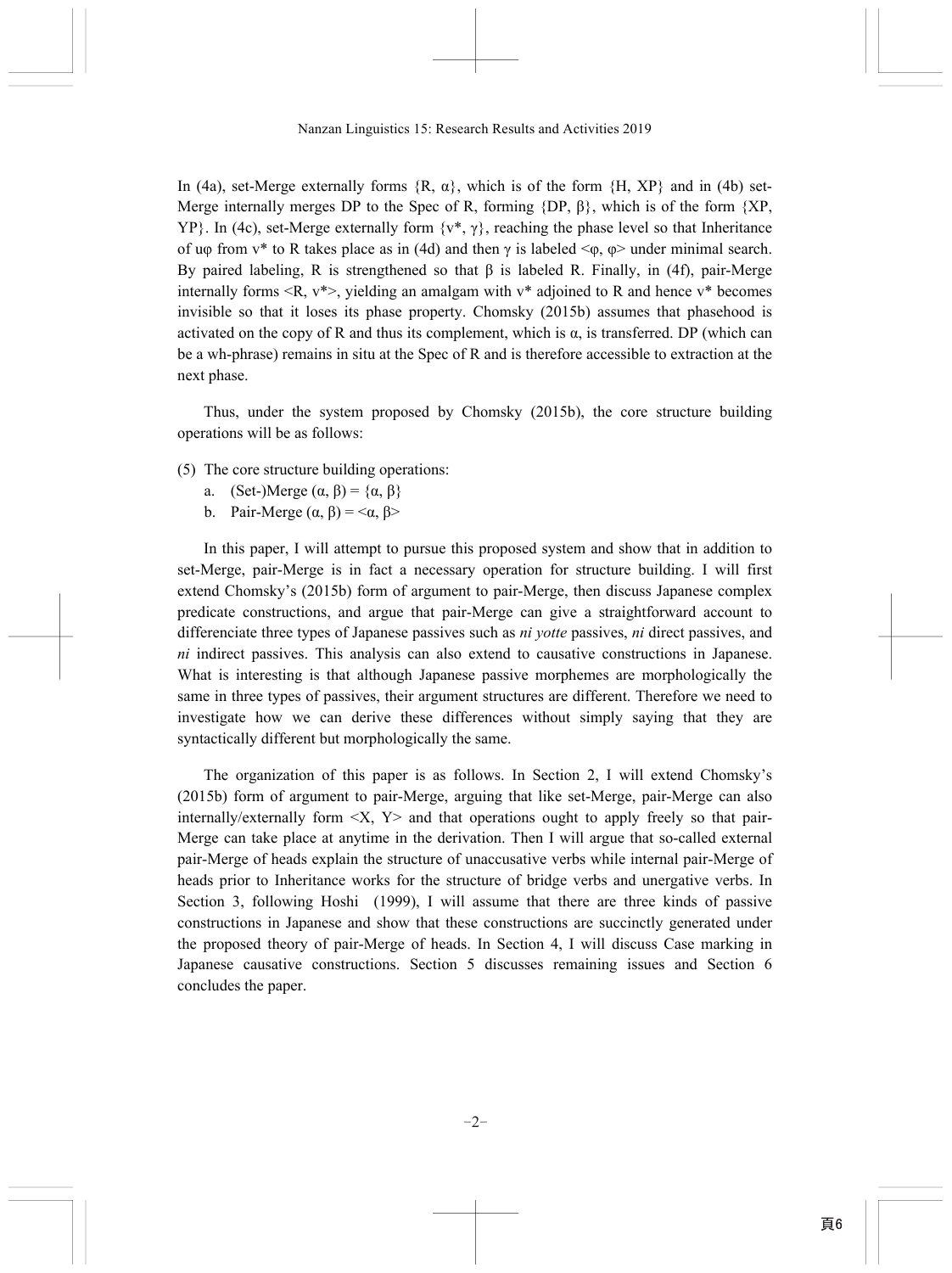# **2. Pair-Merge of Heads**

# **2.1. Extension of Chomsky's (2015b) Form of Argument to Pair-Merge**

Chomsky (2015b) suggests that if the order of rules is optional, that may provide a way to explain bridge-verb constructions.

```
(6) What do you think that Ken read?
```

| a.         |                                            |  | [Ken read what ]                                                                                                               |                                                                                                                                                    |
|------------|--------------------------------------------|--|--------------------------------------------------------------------------------------------------------------------------------|----------------------------------------------------------------------------------------------------------------------------------------------------|
| b.         |                                            |  | $C$ [Ken read what ]                                                                                                           |                                                                                                                                                    |
| c.         |                                            |  | $\lceil_{\alpha}$ what C [Ken read t <sub>what</sub> ]]                                                                        |                                                                                                                                                    |
| d.         |                                            |  | $\begin{bmatrix} \beta R & \begin{bmatrix} \alpha \end{bmatrix}$ what C [Ken read t <sub>what</sub> ]]] Form R- $\alpha$ by EM |                                                                                                                                                    |
| e.         | $V^*_{\phantom{*}}_{\phantom{*}}$ u $\phi$ |  |                                                                                                                                | $\lceil \beta R \rceil$ a what C [Ken read t <sub>what</sub> ]]]] Form v*- $\beta$ by EM,                                                          |
|            |                                            |  |                                                                                                                                | reaching the phase level                                                                                                                           |
| f. $\vert$ | $V^*$                                      |  |                                                                                                                                | $\lceil \beta R_{\mu\phi} \rceil_{\alpha}$ what C [Ken read t <sub>what</sub> ]]]] Inheritance from v <sup>*</sup> to R                            |
| g.         |                                            |  |                                                                                                                                | Labeling                                                                                                                                           |
|            |                                            |  |                                                                                                                                | h. $[\langle R_{u\varphi}, v^*\rangle]$ [ $\beta$ t <sub>R</sub> $\alpha$ what C [Ken read t <sub>what</sub> ]]]] R raises to v* forming R with v* |
|            |                                            |  |                                                                                                                                | affixed                                                                                                                                            |
|            |                                            |  |                                                                                                                                | Transfer of $\alpha$                                                                                                                               |

As we have seen in (4), the object of the verb should raise to SPEC of R, with R then raising to v\*. Notice, however, that in (6), the object of *think* is *that*-clause complement so that if it raised, then the raised object would lack the relevant features; labeling failure. Chomsky argues that this problem would not arise if the object remains in situ. Suppose that  $\alpha$  does not raise to SPEC of R and that when R raises to v\*. In (6h), there is a copy of R in β. In order to avoid labeling failure, the copy of R must be invisible to LA. Thus, Chomsky assumes that the copy of R is invisible in β, which will be labeled by  $α$ .

Epstein, Kitahara, and Seely (2016) point out that there is a paradox in Chomsky's (2015b) analysis: "within Chomsky's (2015b) analysis, it is (implicitly) presumed that R left by internal pair-Merge both is and is not visible, specifically it is visible in [(4)], crucially to allow the copy of R to serve as the "derived" phrase head, and it is invisible in  $[(6)]$  crucially to avoid label failure."

In order to resolve this paradox, Epstein, Kitahara, and Seely (2016) keep Chomsky's (2015b) analysis of (4) and provide an alternative analysis of bridge verb constructions. They claim that like set-Merge, pair-Merge can form  $\langle X, Y \rangle$  internally/externally:

(7) External pair-Merge of R to v\* (Epstein, Kitahara, and Seely 2016)

R and v\* can be each taken directly from the lexicon and externally pair-Merged together.

Assuming that Merge applies freely, Epstein, Kitahara, and Seely (2016) claim that pair-Merge of R to  $v^*$  can take place even when  $v^*$  bears its u $\varphi$  so that the phase-head status of  $v^*$ is cancelled because pair-Merge of R to  $v^*$  makes  $v^*$  (including its u $\varphi$ ) invisible. External pair-Merge of R to v\* is such a case. They propose that phase-cancellation by pair-Merge of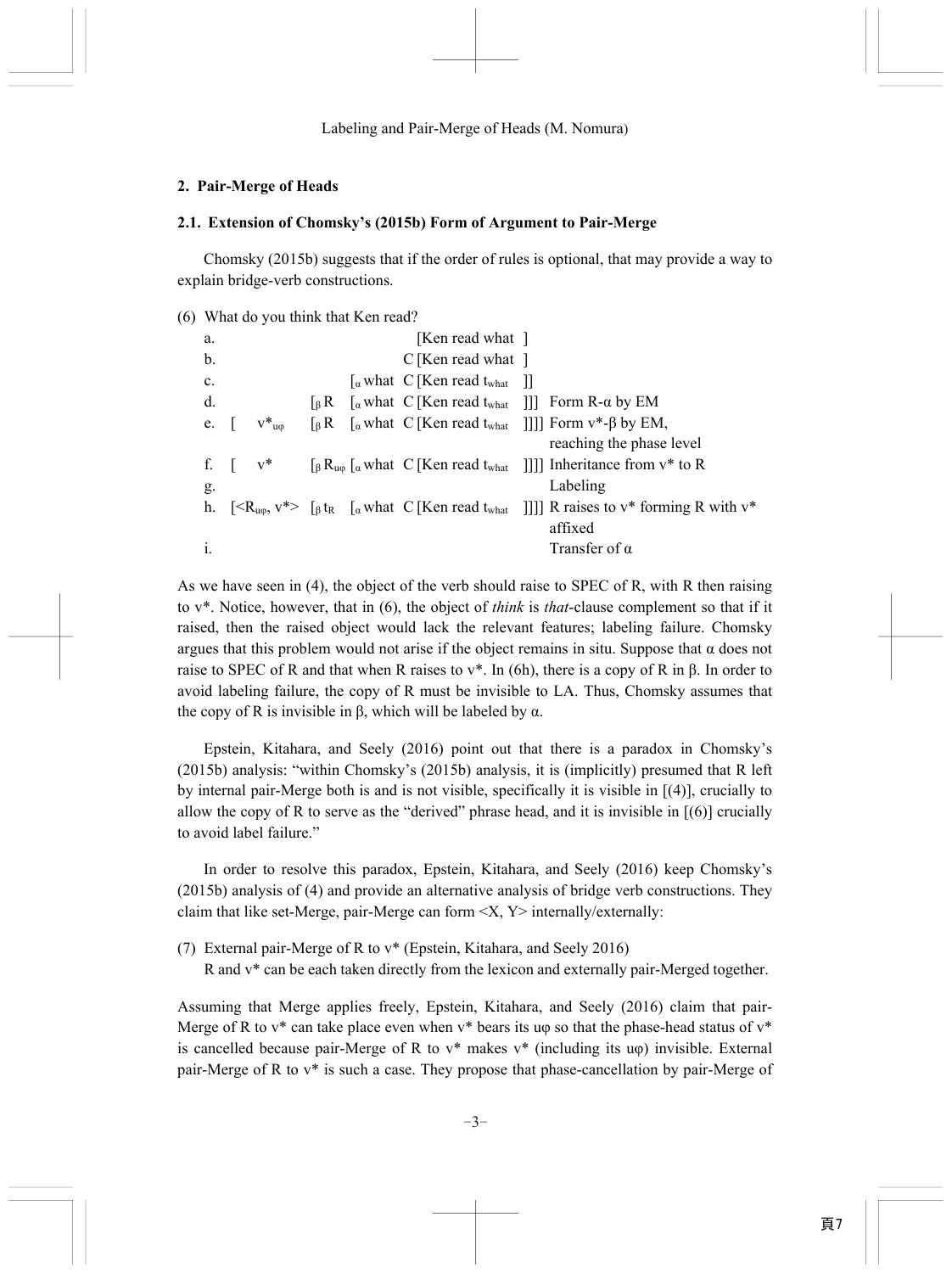heads is possible only when there is no need to transmit uφ to the head of the phase-headcomplement for purposes of subsequent Case-valuation. Given this, they assume that the bridge verb constructions should have the following structure:

(8)  $[EA]_a < R$ ,  $v^* > [B]_b C$ ...]]] (*John thinks that he will win*)

In (8), R and v\* are taken directly from the lexicon and externally pair-Merged together and the amalgam  $[R-v^*]$  takes  $\beta$  as its complement. Assuming with Chomsky (2015b) that "although R cannot label, the amalgam  $[R-v^*]$  can" and given that  $v^*$  is rendered invisible to LA by pair-Merge of R to  $v^*$ , (8) will not be faced with neither labeling failure nor valuation failure.

Nomura (2014, 2015, 2017) points out another problem under Chomsky's (2015b) analysis; uφ of R will remain unvalued. When Inheritance from  $v^*$  to R takes place, uφ will be on R. Then when pair-Merge of R to  $v^*$  takes place,  $v^*$  becomes invisible but R (including its uφ) is visible.

Assuming that the order of the rules is optional, Nomura (2014, 2015, 2017) argues that internal pair-Merge can take place prior to Inheritance so that pair-Merge of R to  $v^*$  makes  $v^*$ (including its uφ) invisible:

(9) Internal pair-Merge of R to v\* prior to Inheritance (Nomura 2014, 2015, 2017) Internal pair-Merge of R to v\* can take place prior to Inheritance of uφ from v\* to R.

Nomura (2014, 2015, 2017) claims that internal pair-Merge of R to v\* prior to Inheritance is the solution to the problems under Chomsky's (2015b) analysis. Let us consider (10).

|                | (10) What do you think that Ken read? |  |                                                                       |                                                                                                                                                     |
|----------------|---------------------------------------|--|-----------------------------------------------------------------------|-----------------------------------------------------------------------------------------------------------------------------------------------------|
| a.             |                                       |  | [Ken read what ]                                                      |                                                                                                                                                     |
| b.             |                                       |  | $C$ [Ken read what ]                                                  |                                                                                                                                                     |
| $\mathbf{c}$ . |                                       |  | $\left[\alpha \text{ what } C \right]$ [Ken read t <sub>what</sub> ]] |                                                                                                                                                     |
| d.             |                                       |  |                                                                       | $\begin{bmatrix} \beta R & \begin{bmatrix} \alpha \end{bmatrix}$ what C [Ken read t <sub>what</sub> ]]] Form R- $\alpha$ by EM                      |
| e.             |                                       |  |                                                                       | $v^*_{u\phi}$ [BR [a what C [Ken read t <sub>what</sub> ]]]] Form $v^*$ - $\beta$ by EM,                                                            |
|                |                                       |  |                                                                       | reaching the phase level                                                                                                                            |
|                |                                       |  |                                                                       | f. $[\langle R, v^*_{u\varphi} \rangle$ [ $\beta$ t <sub>R</sub> [ $\alpha$ what C[Ken read t <sub>what</sub> ]]]] R raises to v* forming R with v* |
|                |                                       |  |                                                                       | affixed                                                                                                                                             |
| g.             |                                       |  |                                                                       | Labeling                                                                                                                                            |
| h.             |                                       |  |                                                                       | Transfer of $\alpha$                                                                                                                                |

If raising-to-object is optional, α remains in situ. As we have seen in (6), the object (*that*clause complement) lacks the relevant features. If the order of the rules is optional, then it is not surprising that internal pair-Merge of R to v\* takes place prior to Inheritance. Suppose this is the case. As in  $(10)$ , when Internal pair-Merge of R to  $v^*$  takes place prior to Inheritance, it makes  $v^*$  (together with u $\varphi$ ) invisible. Thus, we do not encounter the valuation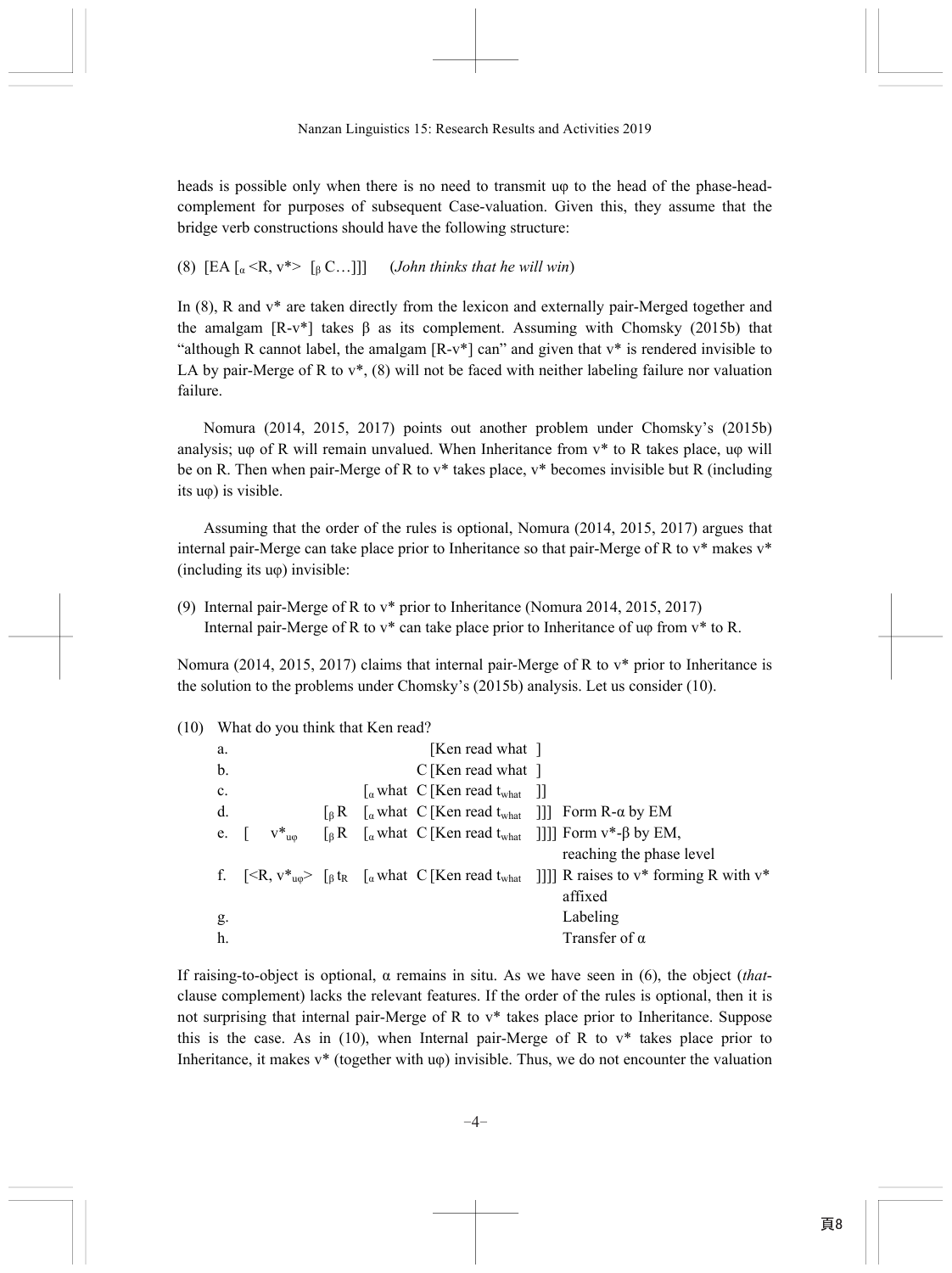failure problem. Now we need to solve the paradox in Chomsky's (2015b) analysis. Chomsky (2015b:14) assumes that Inheritance precedes labeling, which, in turn, precedes pair-Merge of R to  $v^*$ , as in (4). Therefore, in (4) when labeling takes place, R has not raised to  $v^*$  vet so that it should be R that phasehood is activated on. In other words, phasehood is activated on R via Inheritance but not because  $v^*$  loses its phase property with pair-Merge making  $v^*$ invisible. In (10), on the other hand, when Labeling takes place, there is a copy of R in  $\beta$  but as Chomsky assumes, it must be invisible to LA. Thus, there is no paradox with respect to the copy of R in Chomsky's analysis. Cotra Epstein, Kitahara, and Seely (2016), we conclude that copies are invisible to LA and internal pair-Merge of R to v\* prior to Inheritance explains bridge-verb constructions.

In the following subsections, I argue that external pair-Merge proposed by Epstein, Kitahara, and Seely (2016) takes place in verbal phrases with unaccusative verbs, while internal pair-Merge prior to Inheritance does in verbal phrases with unergative verbs.

### **2.2. Unaccusative Verbs by External Pair-Merge**

Epstein, Kitahara, and Seely (2016) assume that the theta relation between v\* and an external argument (EA) is met in (8). Notice however that if external pair-Merge of R to  $v^*$ applies,  $v^*$  is rendered invisible to LA from the very beginning. Thus, the amalgam  $[R-v^*]$  in (8) is very much like R rather than  $v^*$ . I assume that in order for  $v^*$  to be in a theta relation with EA, it must be introduced on its own even if it becomes the amalgam  $[R-v^*]$  in the subsequent derivation. Therefore, for the bridge verb constructions, I adopt Nomura's (2014, 2015, 2017) analysis; internal pair-Merge prior to Inheritance.

As Epstein, Kitahara, and Seely (2016) predict, however, I claim that external pair-Merge of R to v\* should take place in verbal phrases with unaccusative verbs. Let us consider the sentence in  $(11)$ .

(11) The tree fell.

| a.             |  |  | $\left[ \alpha \langle R, v^* \rangle \right]$                                                                                                                           |  |
|----------------|--|--|--------------------------------------------------------------------------------------------------------------------------------------------------------------------------|--|
| b.             |  |  | $\left[\alpha \leq R, v^*_{u0} > DP_{\varphi}\right]$                                                                                                                    |  |
| $\mathbf{c}$ . |  |  | $\left[\begin{array}{cc} \beta \text{ DP}_{\varphi} & \left[\begin{array}{c} \alpha \leq R, v^*_{\text{up}} > t_{\text{DP}} \end{array}\right] \end{array}\right]$       |  |
| d.             |  |  | $[\gamma T \quad [\beta DP_{\varphi} \quad [\alpha \leq R, v^*_{\mu\varphi} > t_{DP}]$ ]                                                                                 |  |
| e.             |  |  | $\left[\delta DP_{\varphi} \left[\gamma T \left[\beta \text{tp}_{P} \left[\alpha \langle R, v^*_{u\varphi} \rangle \text{tp}_{P} \right]\right]\right]\right]$           |  |
|                |  |  | f. $[C_{u\omega}$ $\delta DP_{\varphi}$ $\left[\gamma T$ $\left[\beta \text{ t}_{DP} \quad \left[\alpha \leq R, v^*_{u\varphi} \geq t_{DP} \right]\right]\right]\right]$ |  |
|                |  |  | g. [C $[\delta DP_{\varphi}$ $[\gamma T_{\mu\varphi}$ $[\beta$ t <sub>DP</sub> $[\alpha \leq R, v^*_{\mu\varphi} > t_{\text{DP}}$ ]]]]]                                  |  |

In (11a), pair-Merge externally forms  $\langle R, v^* \rangle$ , losing the phase property of  $v^*$  and u $\varphi$  of  $v^*$ is invisible from the beginning. In (11b), set-Merge externally forms  $\{\langle R, v^* \rangle, DP\}$ . I assume that an argument which is set-Merged with R or  $\langle R, v^* \rangle$  is considered as an internal argument IA. Then set-Merge internally forms  $\{DP, \alpha\}$  as in (11c). In (11d), set-Merge externally forms  $\{T, \beta\}$  and then in (11e) set-Merge internally forms  $\{DP, \gamma\}$ . Finally, in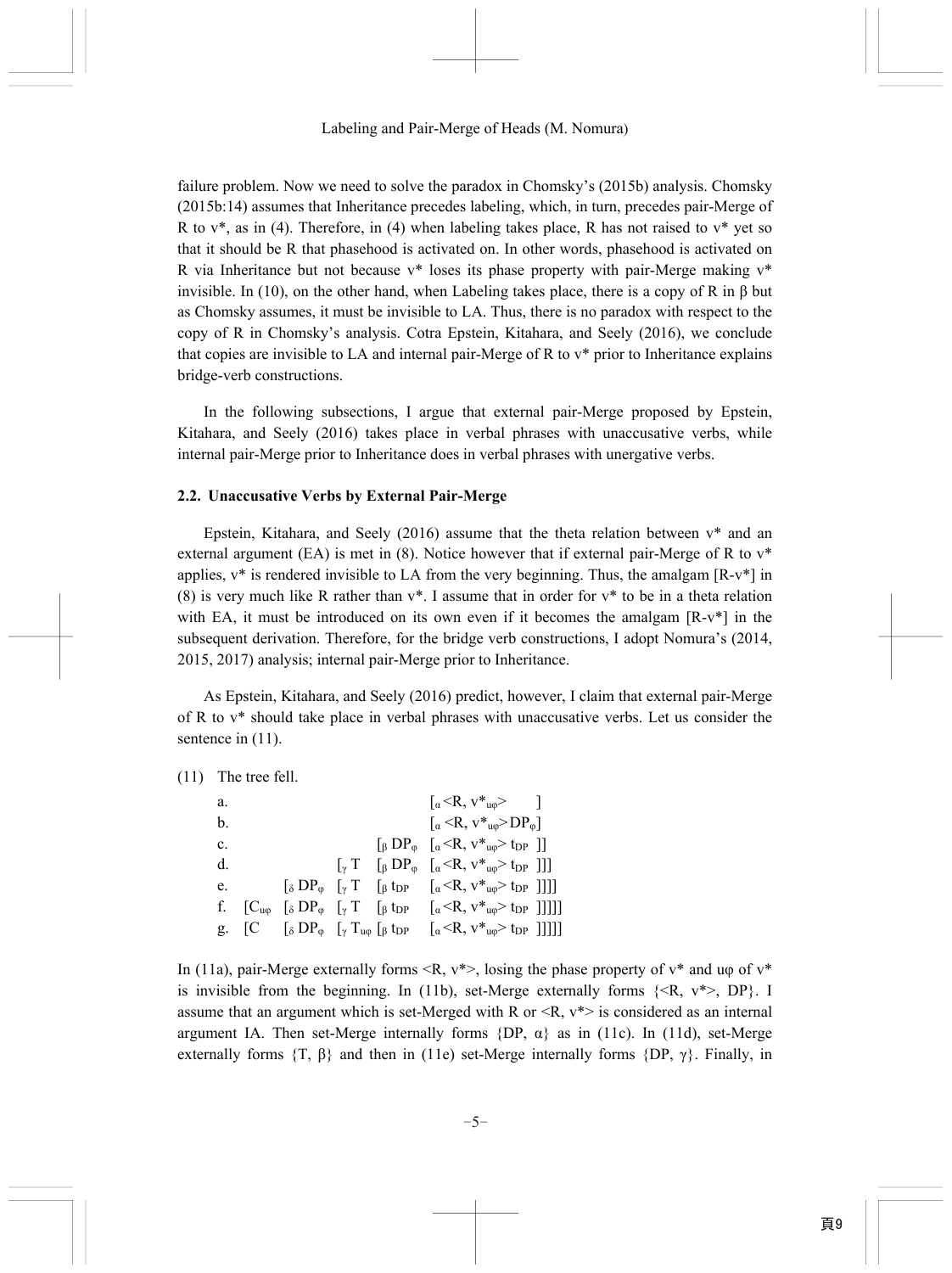(11f-g), set-Merge externally form  $\{C, \delta\}$ , reaching the phase level and Inheritance from C to T takes place.  $\delta$  is labeled  $\langle \varphi, \varphi \rangle$  and  $\alpha$  is labeled  $\langle R, v^* \rangle$  by assumption. Thus, if we adopt external pair-Merge, then we can successfully generate a sentence with an unaccusative verb.

## 2.3. Unergative Verbs by Internal Pair-Merge

It is well-known in the literature that unergative verbs do not normally take a direct object but sometimes can when the object is a cognate object, as shown in (12) and (13).

- $(12)$  a. The boy smiled (at the girl).
	- b. \*The boy smiled the girl.
	- c. The boy smiled a rueful smile. (cognate objects)
- (13) a. We laughed (at his jokes).
	- b. \*We laughed his jokes.
	- c. We laughed a loud laugh. (cognate objects)

This means that unergative verb constructions can license an object when certain conditions are met. Thus, it is standardly assumed that unergatives contain  $v^*$ , which takes an external argument and bears up that license an object. The question is how they discharge up when they do not take a direct object as in  $(12a)$  and  $(13a)$ . Let us now consider the derivation of  $(12a)$  and  $(13a)$ . It is illustrated in  $(14)$ .

| $(14)$ a. |  | $[\gamma v^*_{\mu\varphi}$ $[\beta R(\alpha)]$ Form $v^*$ - $\beta$ by EM: $\gamma$ is of the form $\{H, XP\}$                                                      |
|-----------|--|---------------------------------------------------------------------------------------------------------------------------------------------------------------------|
|           |  | b. $\lceil \delta \text{DP} \rceil_{\gamma} v^*_{\mathfrak{u}\varphi} \rceil_{\beta} R(\alpha)]\rceil$ Form DP- $\gamma$ by EM: $\delta$ is of the form $\{XP,YP\}$ |
|           |  | c. $\lceil \delta \text{DP} \rceil_{\gamma} R - v^* \rceil_{\beta} \text{ tr}(\alpha) ] \rceil$ R raises to $v^*$ forming R with $v^*$ affixed                      |

(14a) forms  $\{v^*, \beta\}$  by EM. If inheritance took place, R would inherit uninterpretable  $\varphi$ features from  $v^*$ .  $\beta$ , however, contains no matching syntactic object (SO). This is exactly the same situation as bridge verb constructions. In (14b), DP, which is EA, is externally set-Merged with  $\gamma$ . Then, as in (14c), pair-Merge of R to  $v^*$  prior to Inheritance takes place, making  $v^*$  invisible (together with  $u\varphi$ ). Thus we can avoid valuation failure.

In this section, we have extended Chomsky's (2015b) form of argument to pair-Merge. Pair-Merge that Chomsky (2015b) proposes is the internal one that takes place after Labeling. Epstein, Kitahara, and Seely (2016) proposes that pair-Merge can also take place directly from the lexicon. Here, we propose that pair-Merge applies freely. Thus, there is no need to specify when it applies internally/externally. Different type of verbs is generated, depending on when pair-Merge applies in the syntax. Here is the summary of verbal structures based on our proposal.

 $(15)$  a. Transitives: select an external argument and license accusative Case when pair-Merge takes place after labeling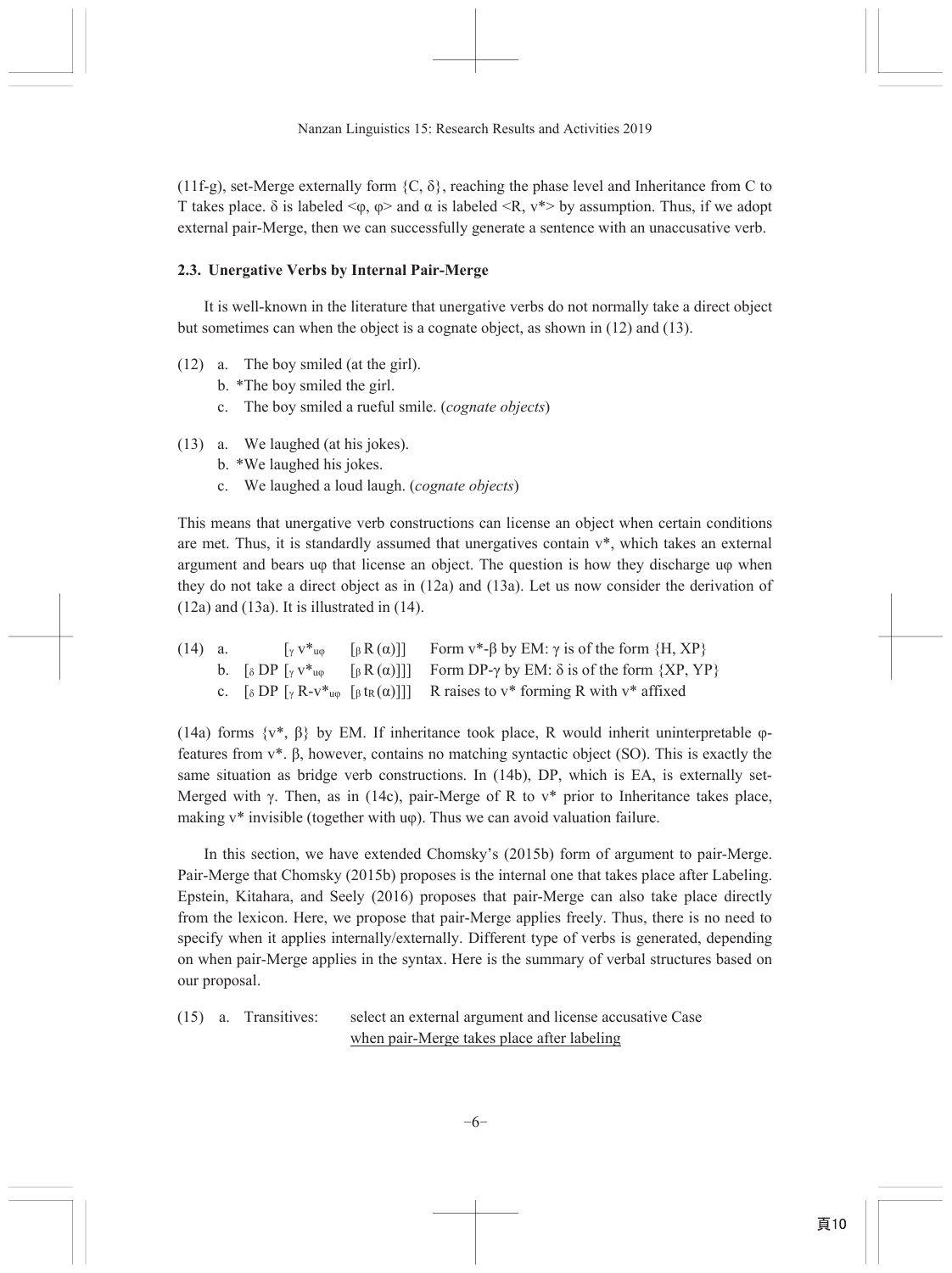|                  | b. Unaccusatives: neither select an external argument nor license accusative Case |
|------------------|-----------------------------------------------------------------------------------|
|                  | when pair-Merge takes place directly from the lexicon                             |
| c. Unergatives:  | select an external argument and license accusative Case only when                 |
|                  | certain conditions are met                                                        |
|                  | when pair-Merge takes place prior to Inheritance                                  |
| d. Bridge verbs: | select an external argument and license accusative Case only when                 |
|                  | certain conditions are met                                                        |
|                  | when pair-Merge takes place prior to Inheritance                                  |

In the next section, I will show that the proposed theory of pair-Merge of heads neatly explains how the morphologically same passive morpheme *rare* generates syntactically different kinds of passive constructions in Japanese.

### **3. Passives in Japanese**

#### **3.1. Three Kinds of Passives**

It has been controversial in the literature on Japanese how many types of passives exist and what kind of structure each type of passive construction has (Kuno 1973, Inoue 1976, Kuroda 1979, Kitagawa and Kuroda 1992, Miyagawa 1989, Hoshi 1994, 1999, Goro 2006, Ishizuka 2012; among others). Hoshi (1999) shows that there are three kinds of passive constructions in Japanese: *ni yotte* passive, *ni* direct passive, and *ni* indirect passive, as given in (16), (17), and (18) respectively.

(16) *ni yotte* passive

Sora-ga (Haru-ni yotte) nagur-are-ta

S.-nom  $(H.-to owing)$  hit-pass-pst<sup>1</sup>

'Sora was hit (by Haru).'

 Cf. Haru-ga Sora-o nagur-ta H.-nom S.-acc hit-pst

'Haru hit Sora.'

(17) *ni* direct passive

-

|                     | Sora-ga (Haru-ni) | nagur-are-ta |
|---------------------|-------------------|--------------|
| $S.$ -nom $(H.-by)$ |                   | hit-pass-pst |

'Sora<sub>i</sub> was affected by Haru's hitting him<sub>i</sub>.'

<sup>1</sup> Abbreviations:  $acc = accusative$ ,  $caus = causative$ ,  $dat = dative$ ,  $dec = declarative$ ,  $gen = genitive$ ,  $nom = nominative, pass = passive, post = past.$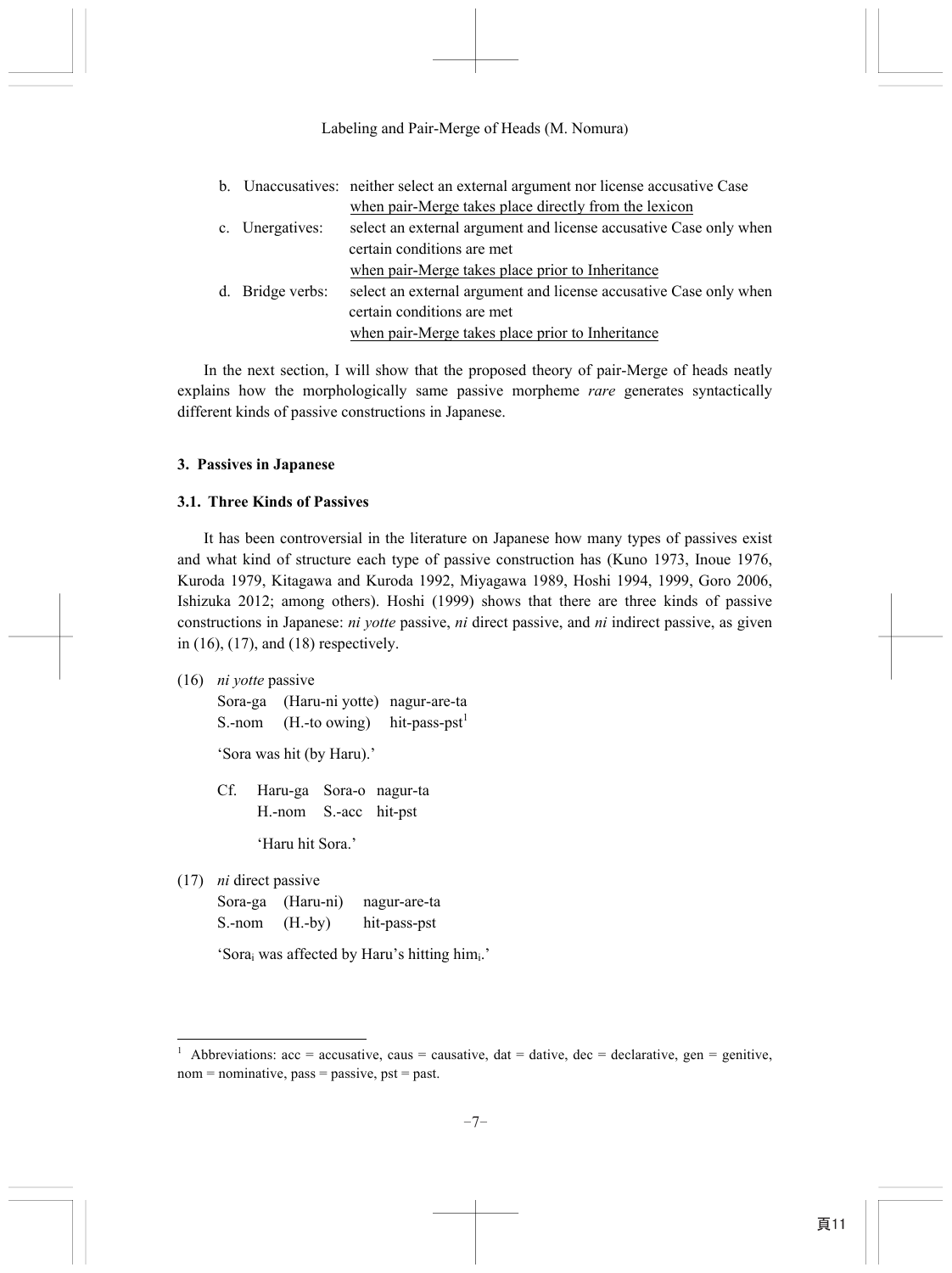### $(18)$  *ni* indirect passive

|  |  | a. Transitive | Tomo-ga Haru-ni Sora-o nagur-are-ta<br>T.-nom H.-dat S.-acc hit-pass-pst |  |  |  |  |  |  |  |
|--|--|---------------|--------------------------------------------------------------------------|--|--|--|--|--|--|--|

'Tomo was affected by Haru's hitting Sora.'

b. Intransitive (unergative)

Uehara-ga Ichiro-ni hasir-are-ta  $U$ -nom  $I.-dat$ run-pass-pst

'Uehara was affected by Ichiro's running.'

c. Intransitive (unaccusative) ame-ni Mai-ga (Tokyo-de) fur-are-ta M.-nom Tokyo-in rain.-dat fall-pass-pst

'Mai was affected by raining (in Tokyo).'/'Mai was caught in the rain (in Tokyo).'

Following Hoshi (1999), I assume that there are three types of passive constructions in Japanese and show that his findings can be recaptured under the current minimalist approach with the proposed theory of pair-Merge of heads. Now let us first examine the properties of these three types of passives.

Inoue (1976) and Kuroda (1979) observes the following contrast between  $ni$  direct passive and *ni votte* passive:

|  | (19) a. *Kaikai-ga gityoo-ni sengens-are-ta.                                                          |  |                                                                                                    |
|--|-------------------------------------------------------------------------------------------------------|--|----------------------------------------------------------------------------------------------------|
|  | Opening-nom chairperson-by announce-pass-pst                                                          |  |                                                                                                    |
|  |                                                                                                       |  | 'The opening of the meeting was affected by the chairperson's announcing it.'                      |
|  |                                                                                                       |  | b. Kaikai-ga gityoo-ni votte sengens-are-ta.<br>Opening-nom chairperson-to owing announce-pass-pst |
|  |                                                                                                       |  | 'The opening of the meeting was announced by the chairperson.'                                     |
|  | (20) a. *Fermat-no teiri-ga John-ni syoomeis-are-ta.<br>Fermat-gen theorem-nom John-by prove-pass-pst |  |                                                                                                    |
|  |                                                                                                       |  | 'Fermat's theorem; was affected by John's proving iti.'                                            |

b. Fermat-no teiri-ga John-ni yotte syoomeis-are-ta. Fermat-gen theorem-nom John-to owing prove-pass-pst 'Fermat's theorem was proved by John.'

Kuroda (1979) argues that the subject of the *ni* direct passive is required to be an affectee by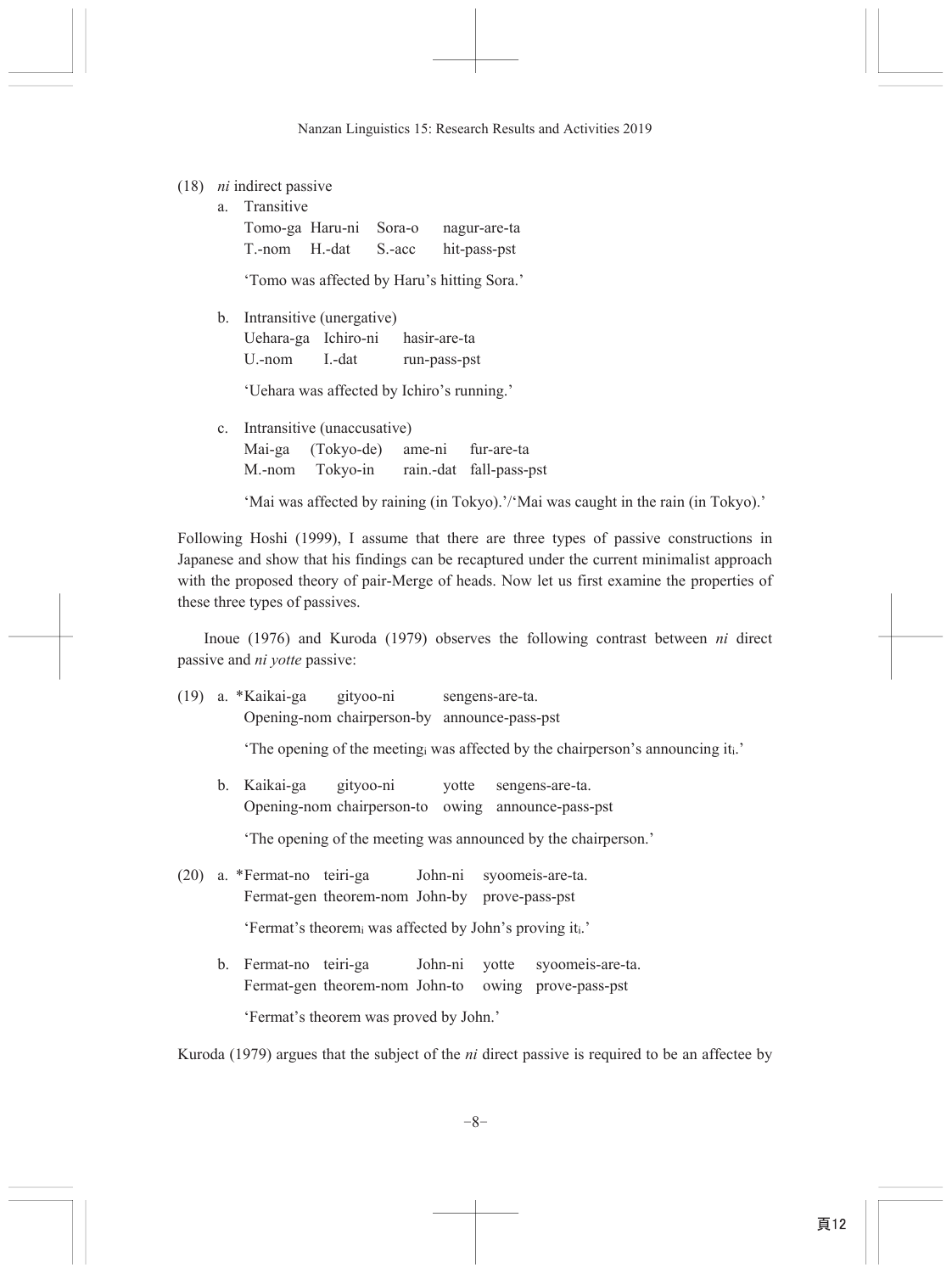the passive voice *rare*, while the subject of the *ni yotte* passive cannot be an affectee. An abstract NP kaikai 'opening' in (19) and an immutable NP Fermat-no teiri 'Fermat's theorem' in  $(20)$  cannot be interpreted as affectees so that they cannot be a subject of *ni* direct passive.

Now let us consider the examples in  $(21)$ .

| (21) | a.             | <i>ni</i> direct passive                                                                            |
|------|----------------|-----------------------------------------------------------------------------------------------------|
|      |                | John <sub>i</sub> -ga Mary <sub>i</sub> -ni zibun <sub>i/*j</sub> -no uti-de koros-are-ta.          |
|      |                | John-nom Mary-by self-gen house-in kill-pass-pst                                                    |
|      |                | 'John; was affected by Mary;'s killing him in self;/*;'s house.'<br>(Kuno 1973:299)                 |
|      | $\mathbf{b}$ . | <i>ni yotte</i> passive                                                                             |
|      |                | John <sub>i</sub> -ga Mary <sub>i</sub> -ni yotte zibun <sub>i/*j</sub> -no uti-de<br>koros-are-ta. |
|      |                | John-nom Mary-to owing self-gen house-in<br>kill-pass-pst                                           |
|      |                | 'Johni was killed by Maryj in selfi/*j's house.'<br>(Hoshi 1999:208)                                |
|      | $\mathbf{c}$ . | <i>ni</i> indirect passive                                                                          |
|      |                | John <sub>i</sub> -ga Mary <sub>i</sub> -ni<br>$zibun_{i/i}$ -no koto-o<br>zimans-are-ta.           |
|      |                | John-nom Mary-dat<br>self-gen matter-acc boast-pass-pst                                             |
|      |                | 'John; was affected by Mary;'s bragging about self <sub>i/i</sub> 's matter.'<br>(Kuno 1973:304)    |

In the *ni* direct passive and the *ni yotte* passive, *John* can be the antecedent of a subjectoriented long-distance anaphor, *zibun* "self", but *Mary* cannot, while in the *ni* indirect passive, both John and Mary can be the antecedent of zibun. These observations indicate that Mary in the *ni* indirect passive is considered as the subject of the complement clause, while Mary in  $(21a-b)$  is not.

Here is the summary of the properties of *ni yotte* passive, *ni* direct passive, and *ni* indirect passive:

|  | (22) The properties of <i>ni yotte</i> passive, <i>ni</i> direct passive, and <i>ni</i> indirect passive |  |  |  |  |  |  |  |
|--|----------------------------------------------------------------------------------------------------------|--|--|--|--|--|--|--|
|--|----------------------------------------------------------------------------------------------------------|--|--|--|--|--|--|--|

|                                     | <i>ni votte</i> passive | <i>ni</i> direct passive | <i>ni</i> indirect passive |
|-------------------------------------|-------------------------|--------------------------|----------------------------|
| theta subject                       | no                      | ves                      | Yes                        |
| subject of the<br>complement clause | no                      | no                       | Yes                        |

Structures of the three kinds of passives that Hoshi (1999) proposes are illustrated in (23):

 $(23)$  a. *ni* indirect passive:

sensei-ga gakusei-ni kurasu-de nak-are-ta teacher-nom student-dat classroom-in cry-pass-pst

'The teacher was affected by his student's crying in the classroom.'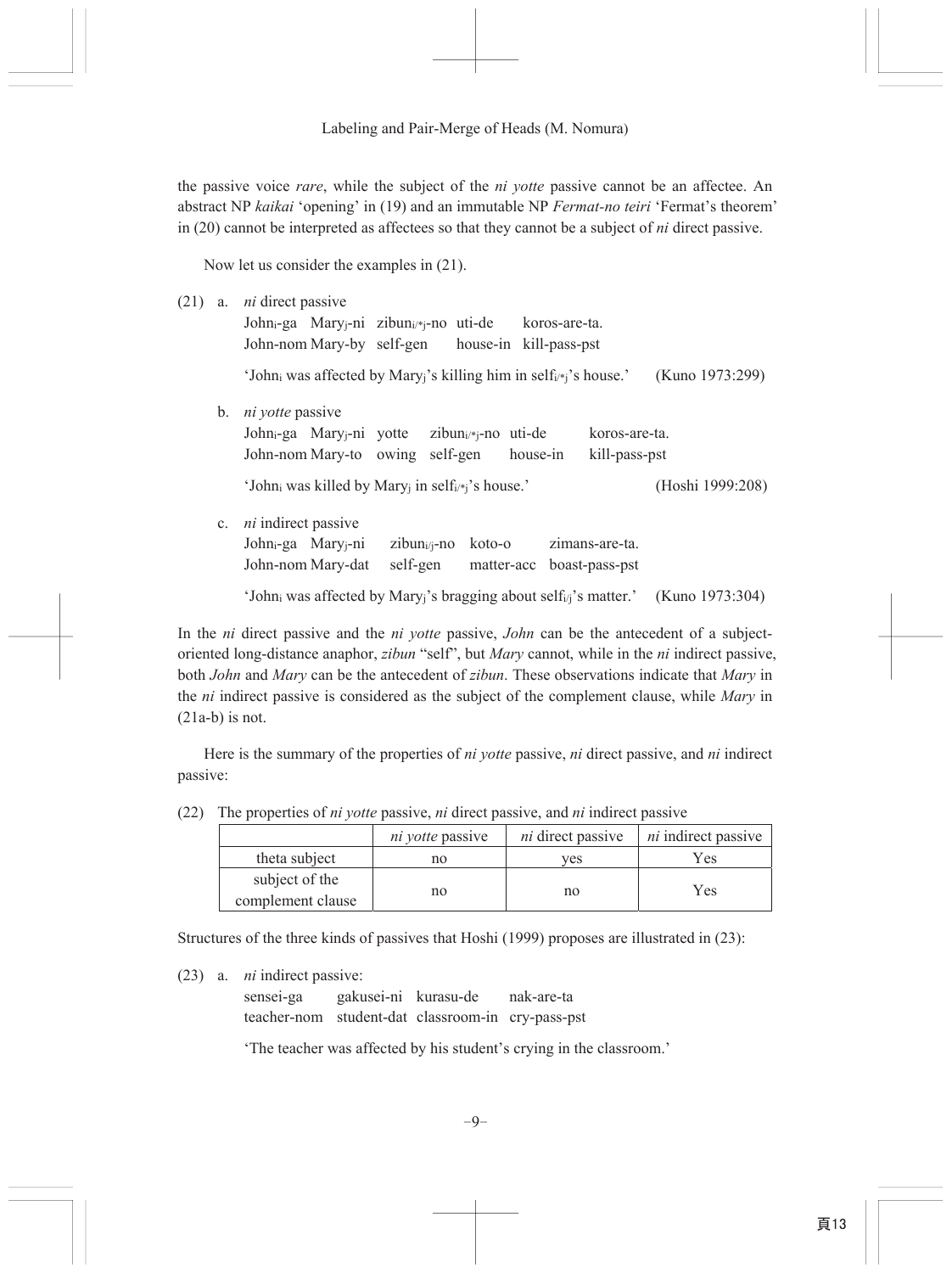

b. *ni* direct passive:

 sensei-ga (gakusei-ni) hihans-are-ta teacher-nom (student-by) criticize-pass-pst

'The teacher<sub>i</sub> was affected by his student's criticizing himi.'



c. *ni yotte* passive:

 sensei-ga (gakusei-ni yotte) hihans-are-ta teacher-nom (student-to owing) criticize-pass-pst

'The teacher was criticized by his student.'



In the next subsection, I will present how these differences are recaptured under the current minimalist approach with the proposed theory of pair-Merge of heads.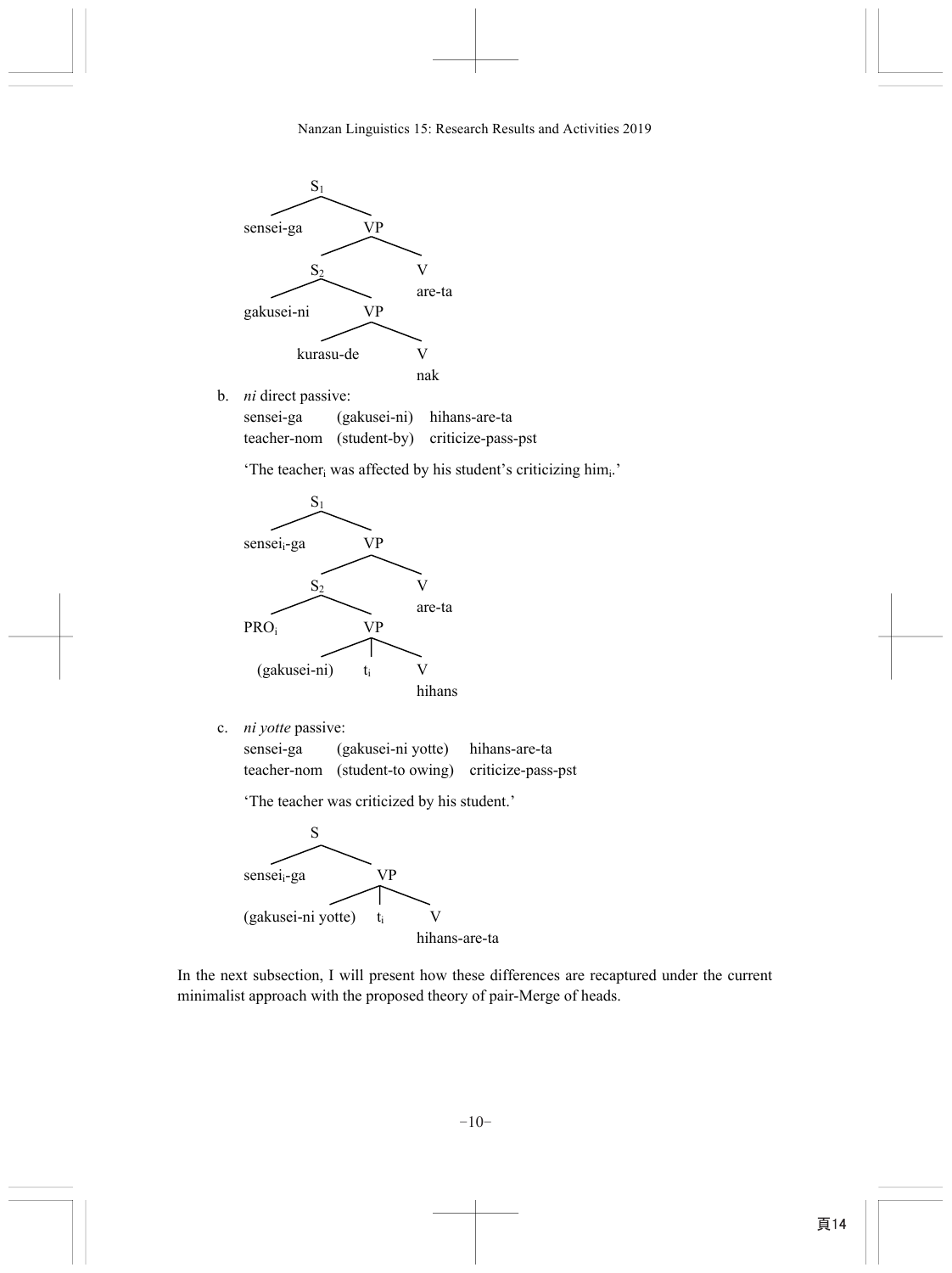## **3.2. Analysis**

Following Ishizuka (2012) and Fujita (2016), I adopt the passive voice system in Japanese and propose the following:

(24) The passive morpheme -*rare* instantiates the voice projection (vpass), which selects v, has a complete set of u<sub>0</sub> (dative agreement), and selects external argument (Affectee/Experiencer).

Recapturing Hoshi's passive strctures under the proposed theory, three kinds of passives will be as follows: $2,3$ 

 $(25)$  a. *ni* indirect passive:  $v_{\text{pass}}$ 



b. *ni* direct passive:  $\langle v_{\text{pass}}, v^* \rangle$ 



 $\frac{1}{2}$ Although Japanese is a head final language, I use head initial word order for expository purposes.

<sup>3</sup> Throughout this paper, I will ignore adjuncts, *ni*/*ni yotte* phrases, in *ni* direct passive and *ni yotte* passive when we examine their structures.

<sup>4</sup> Although Hoshi (1999) assumes that the matrix subject controls the complement object PRO, there is another possibility that the DP moves from the complement object position to the matrix subject position if we adopt the analysis that allows movement into theta position. See Hornstein (1999) for the movement theory of control.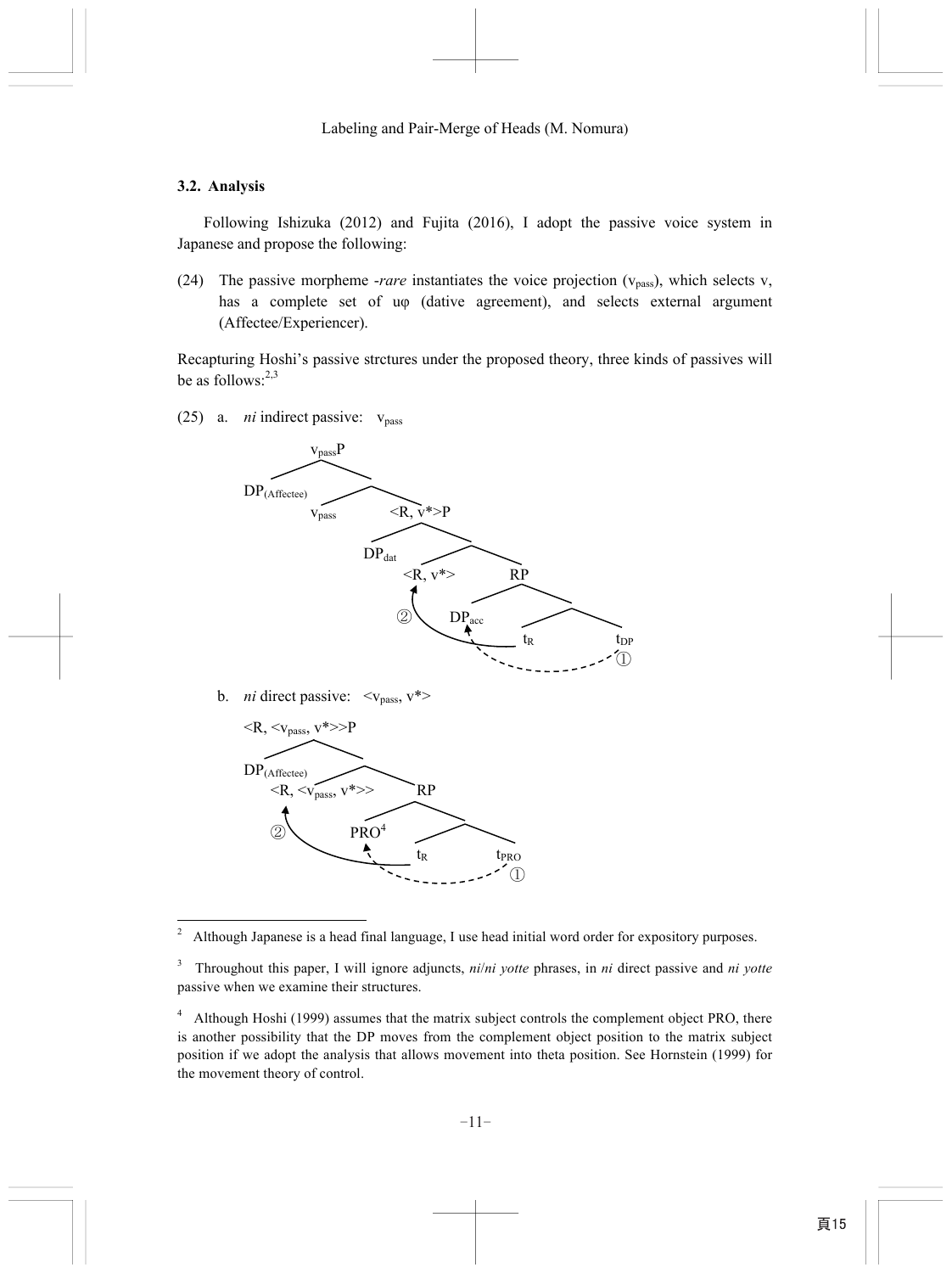c. *ni yotte* passive:  $\langle R, \langle v_{\text{pass}}, v^* \rangle$ 



As for *ni* indirect passive in (25a), there have to be an affectee subject, an embedded subject (dative), and the theme object. Therefore, external pair-Merge of heads, which somehow 'absorbs' one argument position as we have seen in Section 2.2, does not takes place. As for *ni* direct passive in (25b), since the subject of the *ni* direct passive is required to be an affectee by the passive voice *rare*,  $v_{pass}$  needs to be introduced as an active head in order to be able to assign the affectee role, while there is no subject in the complement clause. Therefore, I assume that pair-Merge externally forms  $\langle v_{pass} \rangle$ ,  $v^*$  so that the affectee role is assigned in the SPEC of  $\langle v_{\text{pass}} \rangle$ ,  $v^*$  because in this amalgam  $v_{\text{pass}}$  is visible while  $v^*$  is invisible so that  $v_{\text{pass}}$ can function as an assigner of an external argument. Notice however that there should be no Inheritance from the amalgam  $\langle v_{pass}$ ,  $v^*$  to R in (25b). Here I simply assume that Inheritance can take place only from the non-amalgamated phase head. In the case of *ni yotte* passive, there is neither theta subject nor the subject of the complement clause. This is illustrated in (25c). First, pair-Merge externally forms  $\langle v_{pass} \rangle$ ,  $v^*$  and then again pair-Merge externally forms  $\langle R, \langle v_{pass}, v^{*} \rangle$ . The amalgam  $\langle R, \langle v_{pass}, v^{*} \rangle$  is set-Merged with DP, which is IA, with DP then raising to SPEC of  $\langle R, \langle v_{\text{pass}}, v^* \rangle$ .

Now let us see, step by step, how the derivation of *ni* indirect passive of (18a) goes:

| a.            |        |                                                 |        |                                   |                     |                                                 |                                                                                                                                                    | $\{R,$                     | $DP_{\varphi}\}$ |                    |
|---------------|--------|-------------------------------------------------|--------|-----------------------------------|---------------------|-------------------------------------------------|----------------------------------------------------------------------------------------------------------------------------------------------------|----------------------------|------------------|--------------------|
| $\mathbf b$ . |        |                                                 |        |                                   |                     |                                                 | $\{DP_{\varphi},\}$                                                                                                                                | $\{R, \t_{DP}\}\}\$        |                  |                    |
| c.            |        |                                                 |        |                                   |                     | $V^*_{u\phi}$                                   | $\{DP_{\varphi},\}$                                                                                                                                | $\{R, \}$                  |                  | $\{tpP_1\},\ldots$ |
| d.            |        |                                                 |        |                                   | ${DP_{\varphi}},$   | $V^*_{u\phi}$                                   | $\{DP_{\varphi},\}$                                                                                                                                | $\{R, \text{tpP}\}\}\dots$ |                  |                    |
| e.            |        |                                                 |        |                                   | $\{DP_{\varphi},\}$ | $\{v^*,\}$                                      | $\{DP_{\varphi}, \{R_{\mu\varphi}, t_{DP}\}\}\ldots$                                                                                               |                            |                  |                    |
| f.            |        |                                                 |        |                                   | ${DP_{\omega}},$    | $\{v^*,\}$                                      | $\{DP_{acc}, \{R_{u\phi}, t_{DP}\}\}\dots$                                                                                                         |                            |                  |                    |
| g.            |        |                                                 |        |                                   | $\{DP_{\varphi},\}$ | $\langle R_{\mathfrak{u}\varphi}, v^* \rangle,$ | { $DP_{acc}, \{t_R, t_{DP}\}\}\dots$                                                                                                               |                            |                  |                    |
| h.            |        |                                                 |        |                                   |                     |                                                 | $\{v_{passu\varphi}, \{DP_{\varphi}, \quad \{\leq R_{u\varphi}, v^*\geq, \quad \{DP_{acc}, \{t_R, t_{DP}\}\}\}\dots$                               |                            |                  |                    |
| i.            |        |                                                 |        |                                   |                     |                                                 | $\{DP_{\varphi}, \{v_{passu\varphi}, \{DP_{\varphi}, \ {\langle \langle R_{u\varphi}, v^* \rangle}, \ {\Omega}P_{acc}, \{t_R, t_{DP} \} \} \dots$  |                            |                  |                    |
| j.            |        |                                                 |        | $\{DP_{\varphi}, \{v_{pass},\}\}$ |                     |                                                 | $\{DP_{\varphi}, \ \ {\{\leq R_{\mathfrak{u}\varphi}, \ v^*>_{\mathfrak{u}\varphi}, \ {\{DP_{acc}, \ \{t_R, \ t_{DP}\ \}\}} \dots}$                |                            |                  |                    |
| k.            |        |                                                 |        | $\{DP_{\varphi}, \{v_{pass},\}\}$ |                     |                                                 | $\{DP_{dat}, \ \{\langle \mathcal{R}_{\mathfrak{u}\oplus}, \mathbf{v}^* \rangle_{\mathfrak{u}\oplus}, \ \{DP_{acc}, \ \{t_R, \ t_{DP} \} \} \dots$ |                            |                  |                    |
| 1.            |        |                                                 | $\{T,$ |                                   |                     |                                                 | $\{DP_{\varphi}, \{v_{pass}, \{DP_{dat}, \}\}$                                                                                                     |                            |                  |                    |
| m.            |        | $\{DP_{\varphi},\}$                             | $\{T,$ |                                   |                     |                                                 | { $t_{DP}$ , { $v_{pass}$ , { $DP_{dat}$ , { $\langle R_{\mu\phi}$ , $v^* \rangle_{\mu\phi}$ , { $DP_{acc}$ , { $t_R$ , $t_{DP}$ }}                |                            |                  |                    |
| n.            |        | ${C_{\mathfrak{u}\varphi}}, \; {D}P_{\varphi},$ | $\{T,$ |                                   |                     |                                                 | { $t_{DP}$ , { $v_{pass}$ , { $DP_{dat}$ , { $\langle R_{u\phi}$ , $v^* \rangle_{u\phi}$ , { $DP_{acc}$ , { $t_R$ , $t_{DP}$ }}                    |                            |                  |                    |
| 0.            | łС,    | $\{DP_{\varphi},\}$                             |        |                                   |                     |                                                 | $\{T_{u\varphi}, \ \{tp_P, \ \{v_{pass}, \ \{DP_{dat}, \ \{\leq R_{u\varphi}, v^* \geq_{u\varphi}, \ \{DP_{acc}, \ \{tr, \ t_{DP} \} \}\}\}\}\$    |                            |                  |                    |
| p.            | ${C,}$ |                                                 |        |                                   |                     |                                                 | $\{DP_{nom}, \{T_{\text{top}}, \{t_{DP}, \{v_{pass}, \{DP_{dat}, \{_{\text{up}}, \{DP_{acc}, \{t_R, t_{DP}\}\}\}\}\}\right\}$                      |                            |                  |                    |
| q.            |        |                                                 |        |                                   |                     |                                                 | [C [Tomo-nom [T [t <sub>DP</sub> [ $v_{pass}$ [Haru-dat [ <r, <math="">v^*&gt; [Sora-acc [t<sub>R</sub> [t<sub>DP</sub>]]]]]]]]]</r,>              |                            |                  |                    |

(26) Indirect Passive: Transitive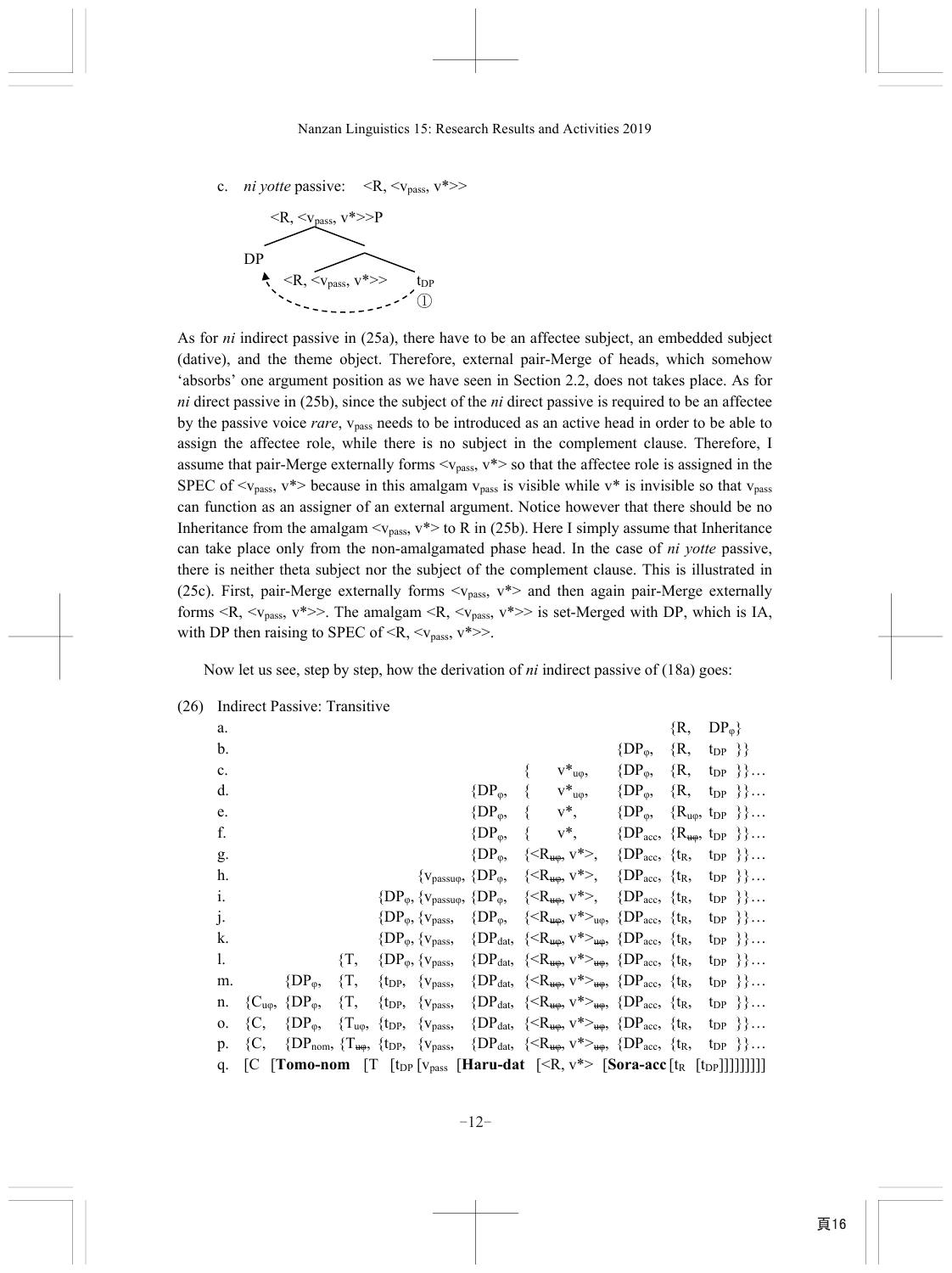What is special about this derivation is dative agreement. By assumption,  $v_{\text{pass}}$  has a complete set of uφ and as v\* licenses accusative agreement, v<sub>pass</sub> licenses dative agreement. As in (26j), Inheritance of uφ from  $v_{pass}$  to  $\langle R, v^* \rangle$  takes place and the complement of  $v_{pass}$  is labeled  $\langle \varphi, \varphi \rangle$  $\varphi$  and then the DP is valued with dative Case under minimal search.<sup>5</sup> Accusative Case and nominative Case in (26) are valued in a normal fashion.

Now let us consider the derivation of *ni* indirect passive of (18b), where the verb is unergative:

| a.             |                |                                            |        |                                   |  | $V^*_{u\varphi},$                                                                                                       | R                                                                                                                          |
|----------------|----------------|--------------------------------------------|--------|-----------------------------------|--|-------------------------------------------------------------------------------------------------------------------------|----------------------------------------------------------------------------------------------------------------------------|
| b.             |                |                                            |        |                                   |  | $\{DP_{\varphi}, \quad \{ \quad v^*_{u\varphi}, \}$                                                                     | $R$ }                                                                                                                      |
| $\mathbf{c}$ . |                |                                            |        |                                   |  | $\{DP_{\varphi}, \quad \{\leq R, v^*_{u\varphi}\}$ ,                                                                    | $\{t_R\}$                                                                                                                  |
| d.             |                |                                            |        |                                   |  | $\{v_{\text{passu}\varphi}, \{DP_{\varphi}, \quad \{\leq R, v^*_{u\varphi}\},\}$                                        | $\{t_R\}$ }                                                                                                                |
| e.             |                |                                            |        |                                   |  | $\{DP_{\varphi}, \{v_{passu\varphi}, \{DP_{\varphi}, \{$                                                                |                                                                                                                            |
| f.             |                |                                            |        | $\{DP_{\varphi}, \{v_{pass},\}\}$ |  | $\{DP_{\varphi}, \{ \langle \mathsf{R}, v^*_{\mathsf{u}\varphi} \rangle_{\mathsf{u}\varphi}, \mathsf{t}_R \} \} \}$     |                                                                                                                            |
| g.             |                |                                            |        |                                   |  | $\{DP_{\varphi}, \{v_{pass}, \{DP_{dat}, \{_{u\varphi}, t_R\}\}\}\}\$                                                   |                                                                                                                            |
| h.             |                |                                            | $\{T,$ |                                   |  | $\{DP_{\varphi}, \{v_{pass}, \{DP_{dat}, \{_{u\varphi}, t_R\}\}\}\}\$                                                   |                                                                                                                            |
| i.             |                | $\{DP_{\varphi},\}$                        | $\{T,$ |                                   |  | { $t_{\rm DP}$ , { $v_{\rm pass}$ , { $DP_{\rm dat}$ , { $\langle R, v^*_{\rm up} \rangle_{\rm up}$ , $t_{\rm R}$ }}}}} |                                                                                                                            |
|                |                | ${C_{\rm u\phi}, \ {\rm D}P_{\phi}, \ \ }$ |        |                                   |  |                                                                                                                         | $\{T, \{tp_P, \{v_{pass}, \{DP_{dat}, \{_{u\phi}, t_R\}\}\}\}\}\}$                                                         |
| k.             | ${C_{\cdot}}$  | ${DP_{\varphi}},$                          |        |                                   |  |                                                                                                                         | ${T_{u\phi}, \{t_{DP}, \{v_{pass}, \{DP_{dat}, \{_{u\phi}, t_R\}\}\}\}}$                                                   |
|                | ${C_{\rm{c}}}$ |                                            |        |                                   |  |                                                                                                                         | $\{DP_{nom}, \{T_{\text{up}}, \{t_{DP}, \{v_{pass}, \{DP_{dat}, \{\langle R, v^*_{u\phi} >_{\text{up}}, t_R\}\}\}\}\}\}\}$ |
|                |                |                                            |        |                                   |  | m. [C [Uehara-nom [T [t <sub>DP</sub> [v <sub>pass</sub> [Ichiro-dat [ <r, v*=""> t<sub>R</sub>]]]]]]]</r,>             |                                                                                                                            |

(27) Indirect Passive: Intransitive (Unergative)

-

As in (27a), when R does not take any argument, set-Merge externally forms  $\{v^*, R\}$ .<sup>6</sup> In (27b) set-Merge externally merges DP, which is an EA, to  $\{v^*, R\}$ . In (27c), since there is no need to transmit uφ to the head of the phase-head-complement for purposes of subsequent Case-valuation, Inheritance does not take place and pair-Merge of R to  $v^*$  takes place, making v\* invisible (together with u $\varphi$ ). In (27f), as we have seen in (26), Inheritance of u $\varphi$ from  $v_{pass}$  to  $\langle R, v^* \rangle$  takes place and the complement of  $v_{pass}$  is labeled  $\langle \varphi, \varphi \rangle$  and then the DP is valued with dative Case under minimal search. Thus, the proposed mechanism correctly derives *ni* indirect passive even when the embedded verb is unergative.

Now consider the derivation of *ni* indirect passive of (18c), where the verb is unaccusative:

<sup>&</sup>lt;sup>5</sup> In this paper, I simply assume that Case valuation takes place under minimal search, although it is commonly assumed that the valuation takes place under an operation Agree and that Agree should take place between T and DP in SPEC-v\*. Notice, however, that for instance, under the system of Chomsky (2015b), EA has already been in SPEC-T when Inheritance from C to T takes place. Therefore, the operation Agree needs to be modified under the current theory.

 $6$  Although v\* and R are both heads, I assume that when R does not merge with IA, set-Merge takes place between v\* and R, with internal pair-Merge later taking place between R and v\* as in (27c).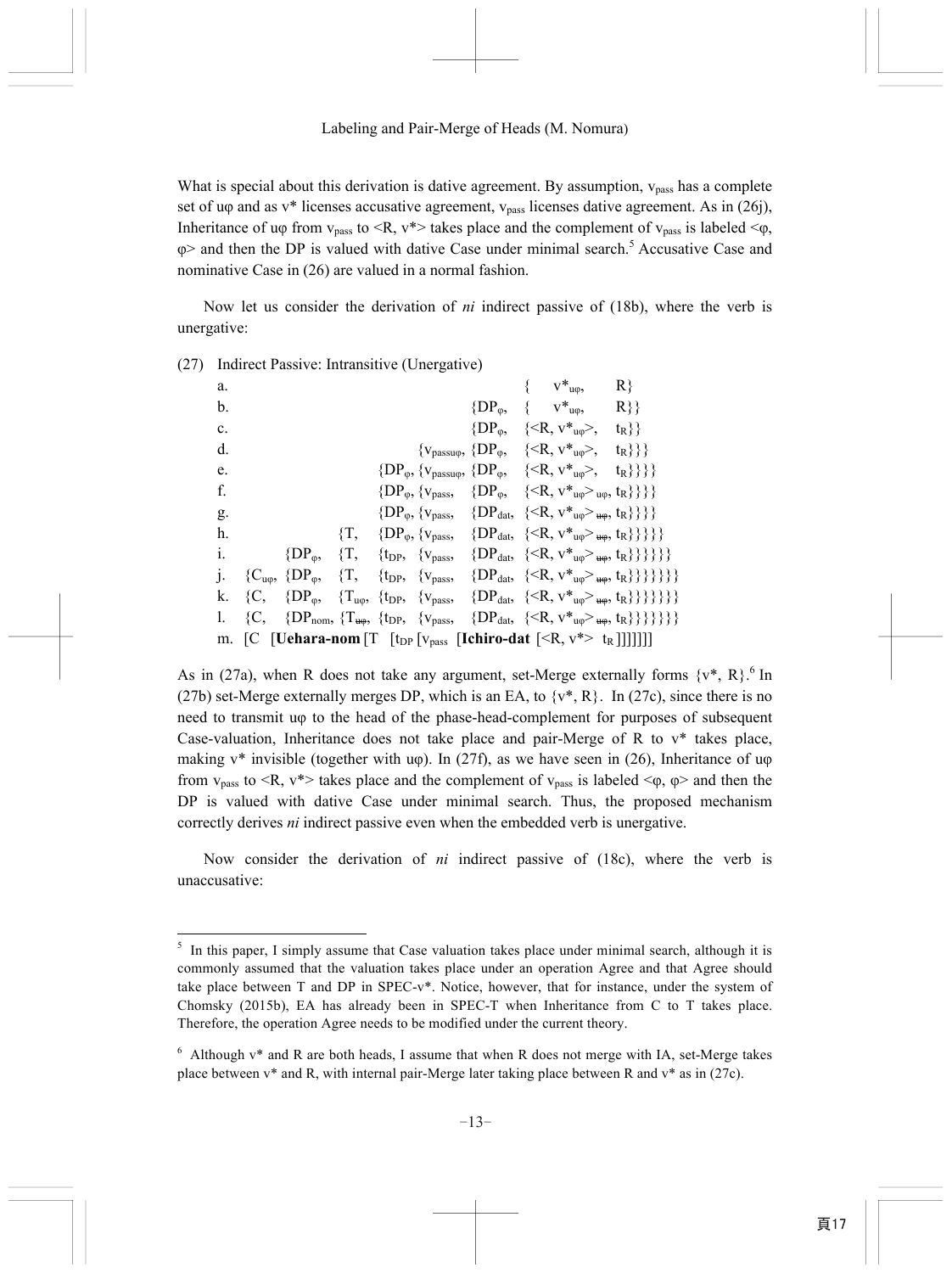| a.             |                |                     |        |  | $\langle R, v^*_{u\varphi} \rangle$                                                                                                                                                |  |
|----------------|----------------|---------------------|--------|--|------------------------------------------------------------------------------------------------------------------------------------------------------------------------------------|--|
| b.             |                |                     |        |  | $\{\langle R, v^*_{u\phi}\rangle, \quad DP_{\phi}\}\$                                                                                                                              |  |
| $\mathbf{c}$ . |                |                     |        |  | $\{DP_{\omega}, \quad \{\leq R, v^*_{u\varphi}\}, \quad t_{DP} \}$                                                                                                                 |  |
| d.             |                |                     |        |  | $\{v_{passu\varphi}, \{DP_{\varphi}, \quad \{\leq R, v^*_{u\varphi}\}, \quad t_{DP} \} \}$                                                                                         |  |
| e.             |                |                     |        |  | $\{DP_{\varphi}, \{v_{passu\varphi}, \{DP_{\varphi}, \{\langle \langle R, v^*_{u\varphi} \rangle, t_{DP} \} \} \}$                                                                 |  |
| f.             |                |                     |        |  | $\{DP_{\varphi}, \{v_{pass}, \{DP_{\varphi}, \{-\}\} \}\}\$                                                                                                                        |  |
| g.             |                |                     |        |  | $\{DP_{\varphi}, \{v_{pass}, \{DP_{dat}, \{\langle \langle R, v^*_{u\varphi} \rangle_{\psi}, t_{DP} \} \} \} \}$                                                                   |  |
| h.             |                |                     | $\{T,$ |  | $\{DP_{\varphi}, \{v_{pass}, \{DP_{dat}, \{_{u\varphi}, t_{DP}\}\}\}\}\}$                                                                                                          |  |
| 1.             |                | $\{DP_{\varphi},\}$ | $\{T,$ |  | {t <sub>DP</sub> , { $v_{pass}$ , { $DP_{dat}$ , { <r, <math="">v_{u\varphi} &gt;_{u\varphi}, t<sub>DP</sub>}}}}}</r,>                                                             |  |
|                |                |                     |        |  | ${C_{u\phi}, \{DP_{\phi}, \{T, \{\text{tpP}, \{\text{v}_\text{pass}, \{\text{DP}_{\text{dat}}, \{\text{R}, \text{v*}_{u\phi} > u_{\phi}, \text{tpP} \}\}\}\}}\}$                   |  |
| k.             | ${C_{\rm{L}}}$ |                     |        |  | $\{DP_{\varphi}, \{T_{\mu\varphi}, \{t_{DP}, \{v_{pass}, \{DP_{\text{dat}}, \{\langle R, v^*_{\mu\varphi} \rangle_{\mu\varphi}, t_{DP} \}\}\}\}\}$                                 |  |
|                |                |                     |        |  | {C, {DP <sub>nom</sub> , {T <sub>up</sub> , {t <sub>DP</sub> , {v <sub>pass</sub> , {DP <sub>dat</sub> , { <r, v<sup="">*u<sub>p</sub>&gt;<sub>up</sub>, t<sub>DP</sub>}}}}}}</r,> |  |
|                |                |                     |        |  | m. [C [Mai-nom [T [t <sub>DP</sub> [v <sub>pass</sub> [ame-dat [ <r, v*=""> t<sub>DP</sub> ]]]]]]</r,>                                                                             |  |

(28) Indirect Passive: Intransitive (Unaccusative)

In (28a), pair-Merge externally forms  $\langle R, v^*_{\mu\omega} \rangle$ , making  $v^*$  invisible (together with u $\varphi$ ). In (28b), set-Merge externally forms  $\{R, v^*_{u\phi} > D P_{\phi}\}$ , where DP is an IA. As in (28f-g), Inheritance from  $v_{pass}$  to  $\langle R, v^* \rangle$  takes place and the complement of  $v_{pass}$  is labeled  $\langle \varphi, \varphi \rangle$ and then the DP is valued with dative Case under minimal search. The rest of the derivation goes in the same way as in (26) and (27).

As we have seen in Section 3.1., there is a contrast between *ni* direct passive and *ni yotte* passive. The *ni* direct passive requires the subject to be an affectee, while the *ni yotte* passive does not. Assuming the structures proposed in (25b) and (25c), we can capture this difference. Let us take a look at these derivations:

|                |                | (29) Ni Direct Passive |           |  |                                                                                                                       |                                                                                                                                                                                 |  |
|----------------|----------------|------------------------|-----------|--|-----------------------------------------------------------------------------------------------------------------------|---------------------------------------------------------------------------------------------------------------------------------------------------------------------------------|--|
| a.             |                |                        |           |  |                                                                                                                       | $\{R, PRO\}$                                                                                                                                                                    |  |
| b.             |                |                        |           |  |                                                                                                                       | $\{PRO, \{R, t_{PRO}\}\}\$                                                                                                                                                      |  |
| $\mathbf{c}$ . |                |                        |           |  |                                                                                                                       | $\langle v_{\text{passu}\varphi}, v^*_{\text{u}\varphi} \rangle, \{PRO, \{R, t_{PRO}\}\}\}\$                                                                                    |  |
| d.             |                |                        |           |  |                                                                                                                       | $\{DP_{\varphi}, \{\quad \langle v_{passu\varphi}, v^*_{u\varphi} \rangle, \ \{PRO, \ \{R, tr_{RO}\}\}\}\}\$                                                                    |  |
| e.             |                |                        |           |  |                                                                                                                       | $\{DP_{\varphi}, \{\langle R, \langle V_{passu\varphi}, v^*_{u\varphi}\rangle\}, \{PRO, \{\text{tr}, \text{trro}\}\}\}\}\$                                                      |  |
| f.             |                |                        |           |  |                                                                                                                       | $\{DP_{\varphi}, \{\langle R, \langle v_{passu\varphi}, v^*u\varphi \rangle\}, \{PRO, \{t_R, t_{PRO}\}\} \}$                                                                    |  |
| g.             |                |                        | $\{T, \}$ |  |                                                                                                                       | $\{DP_{\varphi}, \{\langle R, \langle v_{passu\varphi}, v^*_{u\varphi}\rangle\rangle, \{PRO, \{t_R, t_{PRO}\}\}\}\}\}$                                                          |  |
| h.             |                |                        |           |  |                                                                                                                       | $\{DP_{\varphi}, \{T, \{tpP, \{$                                                                                                                                                |  |
| 1.             |                |                        |           |  |                                                                                                                       | ${C_{u\phi}, {DP_{\phi}, \{T, \{t_{DP}, \{$                                                                                                                                     |  |
|                | ${C_{\rm{c}}}$ |                        |           |  |                                                                                                                       | $\{DP_{\varphi}, \{T_{u\varphi}, \{tp_P, \{\langle R, \langle V_{passu\varphi}, v^*_{u\varphi} \rangle\}, \{PRO, \{tr, tr_{RO}\}\}\}\}\}\}$                                     |  |
|                |                |                        |           |  |                                                                                                                       | k. {C, {DP <sub>nom</sub> , {T <sub>up</sub> , {t <sub>DP</sub> , { <r, <v<sub="">passuφ, v<sup>*</sup><sub>uφ</sub>&gt;&gt;, {PRO, {t<sub>R</sub>, t<sub>PRO</sub>}}}}}}}</r,> |  |
|                |                |                        |           |  | 1. <b>[Sora-nom</b> [T [t <sub>DP</sub> [ <r, <v<sub="">pass, v*&gt; [PRO [t<sub>R</sub> [t<sub>PRO</sub>]]]]]]]</r,> |                                                                                                                                                                                 |  |

As you can see in (29c), pair-Merge externally forms  $\langle v_{\text{passuo}} \rangle$ ,  $v_{\text{two}}$  and it is set-Merged with {PRO, {R, t<sub>PRO</sub>}}. The external pair-Merge of  $v_{passu\varphi}$  to  $v_{u\varphi}^*$  makes  $v_{u\varphi}^*$  invisible but the amalgam  $\langle v_{passu\varphi}, v^*_{u\varphi} \rangle$  has an ability to select external argument (affectee) because  $v_{pass}$  is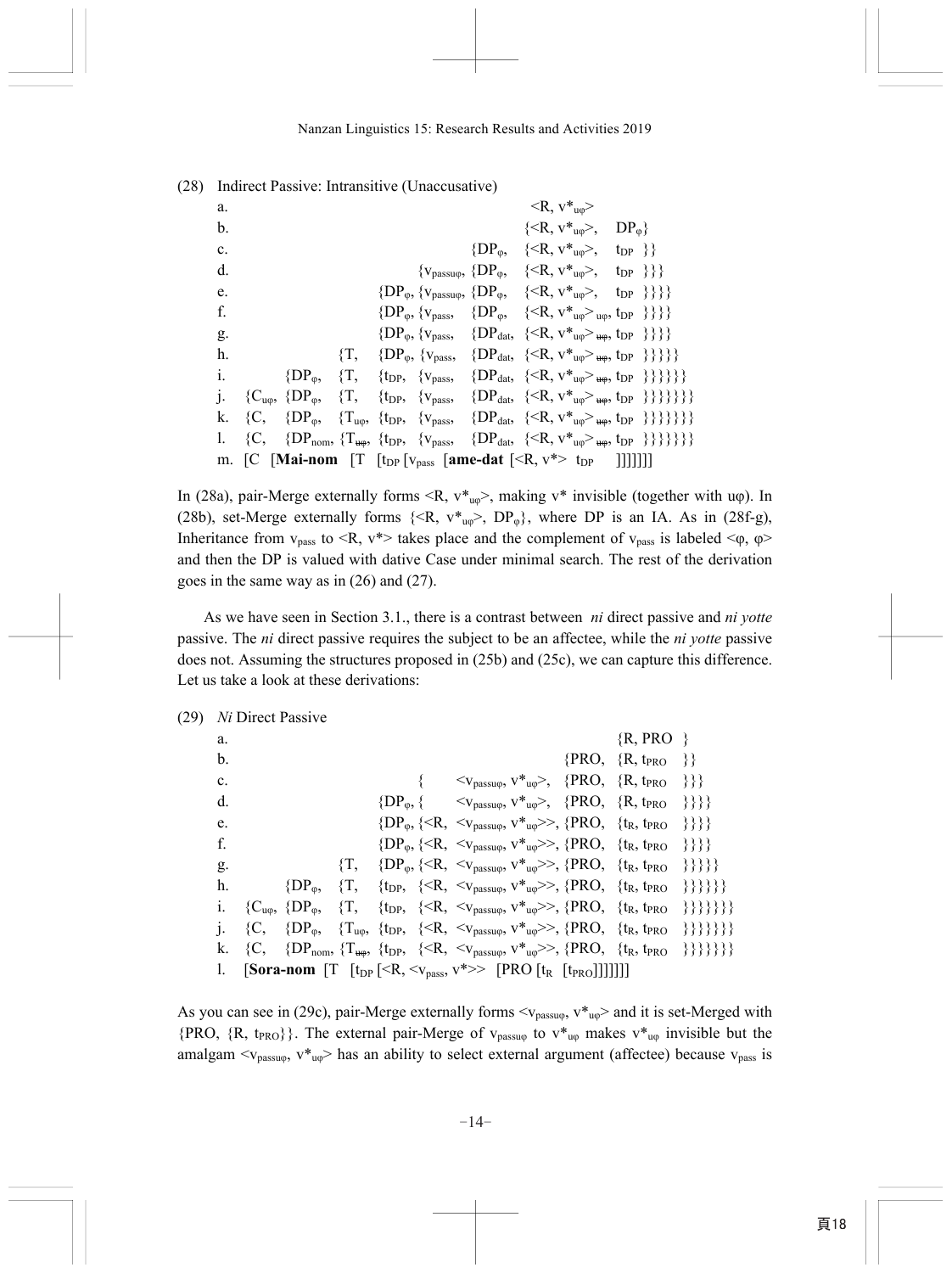visible. Therefore, the subject of *ni* direct passive can be interpreted as an affectee. Assuming that Inheritance can take place only from the non-amalgamated phase head, no Inheritance of uφ of v<sub>pass</sub> to R takes place. Thus, R raises to  $\langle v_{\text{passu}\varphi}, v_{\text{u}\varphi} \rangle$  by internal pair-Merge, forming  $\langle R, \langle v_{\text{passuo}}, v^* \rangle$  and making  $\langle v_{\text{passuo}}, v^* \rangle$  invisible to LA. Again, the rest of the derivation goes in the same way as in (26), (27), and (28).

(30) *Ni yotte* Passive

a.  $\langle V_{\text{massuo}}, V^*_{\text{no}} \rangle$ b.  $\langle R, \langle v_{\text{passuo}}, v^* \rangle$ c.  $\{ \langle R, \langle v_{\text{massuo}}, v^* \rangle, DP_{\omega} \}$ d.  ${DP_{\phi, \{ \langle R, \langle V_{passu\phi}, V^*u\phi \rangle >, t_{DP} \} \}}$ e.  $\{T, \{DP_{\varphi}, \{ \langle R, \langle V_{passuo}, V^*_{uo} \rangle, t_{DP} \} \} \}$ f.  ${DP_{\phi, \{T, \{tpp, \} \le R, \le V_{passu\phi}, V^*u\phi\ge S, tp\}}\}$ g.  ${C_{uo}, \{DP_{\varphi}, \{T, \{\text{tpp}, \{\text{>, \text{tpp}\}\}\}\}}$ h. {C, { $DP_{\varphi}$ , { $T_{\mu\varphi}$ , { $\{tpP$ <sub>,</sub> { $\langle R, \langle v_{pass\mu\varphi} \rangle, v_{\mu\varphi} \rangle$ },  $\{tpP \}$ }}}} i. {C, { $DP_{nom}$ , { $T_{\text{tup}}$ , { $\{ \langle R, \langle v_{passu\varphi}, v^*_{u\varphi} \rangle, t_{DP} \} \}$ }}}} j. **[Sora-nom [T**  $[t_{DP} \leq R, \leq v_{pass}, v^* \geq F[t_{DP}]]$ ]]]

Now let us consider *ni yotte* passive in (30). The subject of *ni yotte* passive cannot be interpreted as an affectee. In (30a), pair-Merge externally forms  $\langle v_{\text{passuo}} \rangle$ ,  $v_{\text{two}}\rangle$ , making  $v^*$ invisible so that this amalgam cannot take an agentive external argument. In (30b), pair-Merge externally forms  $\langle R, \langle v_{\text{passuo}} \rangle, v_{\text{two}} \rangle$ , making  $\langle v_{\text{passuo}} \rangle, v_{\text{two}} \rangle$  invisible. Therefore, what is visible is only R in the amalgam  $\langle R, \langle v_{\text{passuo}}, v^* \rangle$  so that it can only take an IA. Hence, it cannot take an affectee argument.

In this subsection, we have seen how the proposed theory of pair-Merge can deal with three kinds of passives given in  $(16)$ ,  $(17)$ , and  $(18)$ . In the next section, I will show that this proposed mechanism can easily extend to causatives in Japanese.

### **4. Causatives in Japanese**

It has been observed in the literature on Japanese (Kuroda 1965, Harada 1973, Kuno 1973, Shibatani 1978, Terada 1990, Miyagawa 1999, Miyamoto 1999; among others) that (i) the causee can be marked with either *-o* or *-ni* in the unergative causative, (ii) it can only be marked with -*o* in the unaccusative causative, and (iii) it can only be marked with -*ni* in the transitive causative. These are illustrated in (31).

(31) a. Unergative causative

 Kantoku-ga Ichiro-**ni/o** hasir-ase-ta manager.-nom I.-dat/acc run-caus-pst

'The manager let/made Ichiro run.'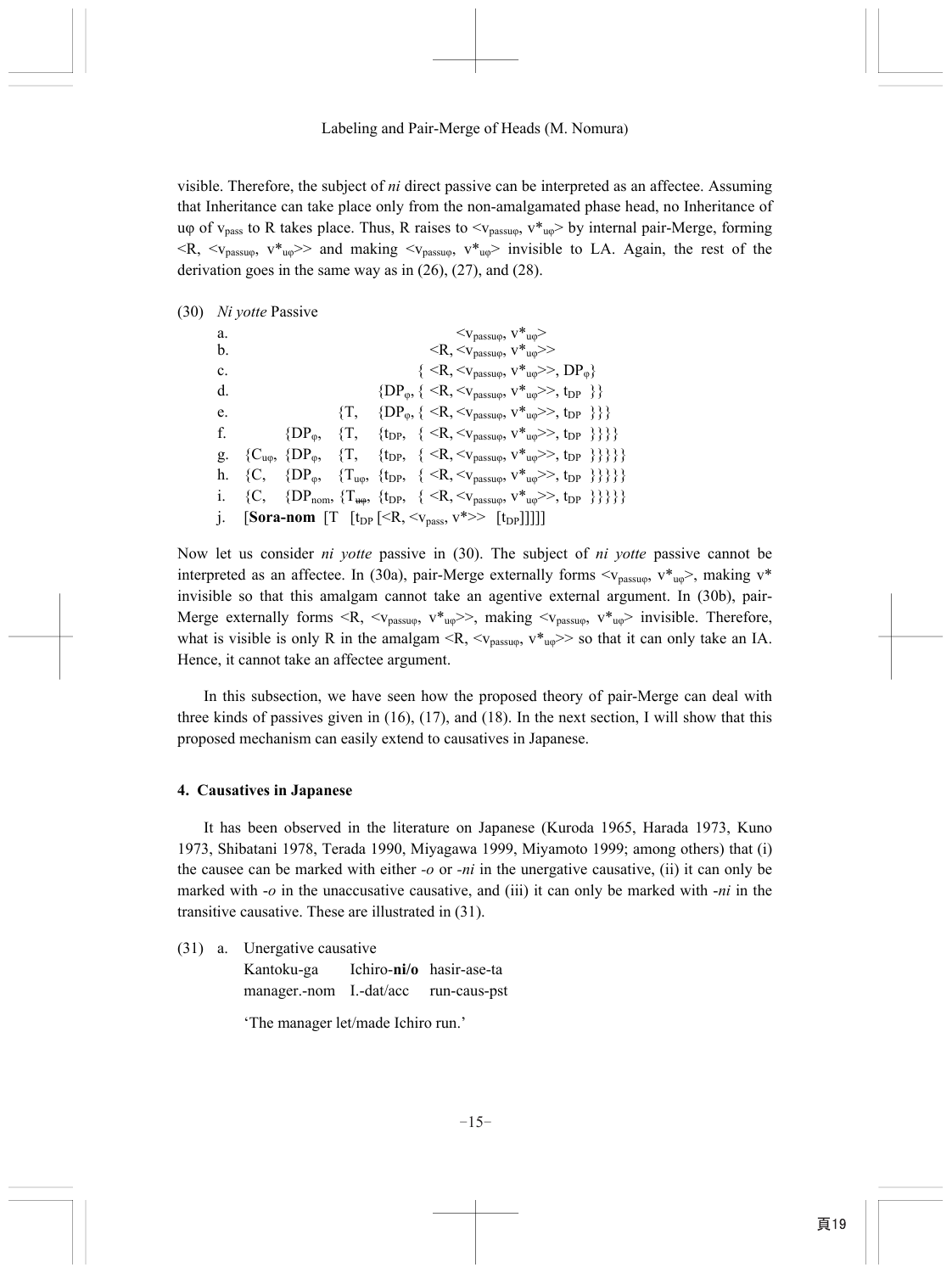**b** Unaccusative causative Ameotoko-ga ame-\*ni/o fur-ase-ta rain-man-nom rain-dat/acc fall-caus-pst

'The rain man made it rain'

c Transitive causative Masa-ga Haru-ni/\*o Sora-o nagur-ase-ta M.-nom H.-dat/acc S.-acc hit-caus-pst

'Masa made/let Haru hit Sora'

In this section, I will show that the proposed theory of pair-Merge provides a straightforward account for the difference between unergative causative and unaccusative causative constructions. Further I argue that the ungrammaticality with  $-o$  in the transitive causative is simply due to a language particular constraint in Japanese.

# 4.1. The Subject of the Embedded Clause of the Causative Construction

It is well known since Kuroda (1965) that Japanese causative constructions are biclausal, despite their appearance that does exhibit monoclausal properties. The biclausality of these constructions is supported by the example in (32).

|  |                                             | (32) Tomo <sub>i</sub> -ga Sora <sub>i</sub> -ni zibun <sub>i.i</sub> -no sensei-o hihans-ase-ta |
|--|---------------------------------------------|--------------------------------------------------------------------------------------------------|
|  |                                             | T.-nom S.-dat self-gen teacher-acc criticize-caus-pst                                            |
|  | 'Tomo made Sora criticize her/his teacher.' |                                                                                                  |

- $(33)$  a. Tomo<sub>i</sub>-ga Sora<sub>i</sub>-ni zibun<sub>i,\*i</sub>-no sensei-o svookaisi-ta  $T - nom$ S.-dat self-gen teacher-acc introduce-pst 'Tomo introduced her teacher to Sora.'
	- zibun<sub>i,\*j-</sub>no sensei-ni syookaisi-ta b. Tomo<sub>i</sub>-ga Sora<sub>i</sub>-o teacher-dat introduce-pst  $T - nom$  $S<sub>-acc</sub>$ self-gen

'Tomo introduced Sora to her teacher.'

In (32), the causee Sora can be the antecedent of zibun as well as the causer Tomo. This means that *Sora* is the embedded subject since the reflexive *zibun* is subject-oriented. The examples in (33) show that neither  $-\omega$  marked object nor  $-ni$  marked object can be the antecedent of zibun. Consider (34), where the example involves clausal embedding.

(34) Tomoi-ga Haruj-ni Sora<sub>k-</sub>ga zibun<sub>i,\*j,k</sub>-no sensei-o hihansi-ta to it-ta self-gen T.-nom H.-dat S.-nom teacher-acc criticize-pst comp say-pst 'Tomo said to Haru that Sora criticized her/his teacher'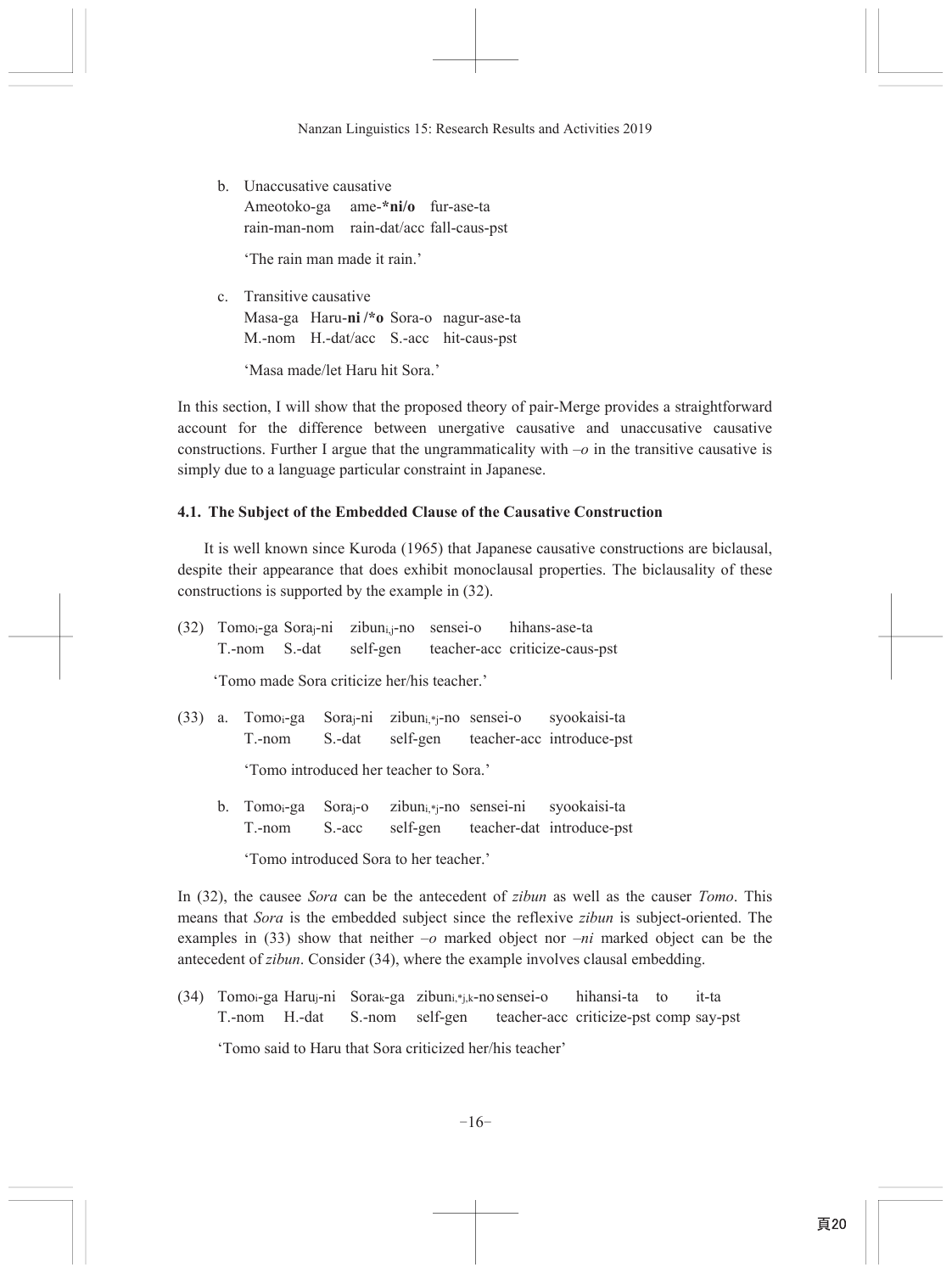The possible antecedents of *zibun* in (34) are both the matrix subject *Tomo* and the embedded subject *Sora*, but not the indirect object *Haru*. Hence only the subject can be the antecedent of *zibun*. Thus, despite its appearance, the causee *Sora* is the subject of the embedded clause of the causative construction in (32).

### **4.2. Analysis**

Following Murasugi and Hashimoto (2004) and Saito (2011), I assume that the structure of (31c) is roughly as in (35).



Adopting Woolford's proposal that v heads license inherent dative Case of an external argument, I propose that Inherent Case is licensed in SPEC-v\*.

(36) Little/light v heads license inherent Case (dative Case) on an external argument. (cf. Woolford 2006:113)

Assuming the structure of causative construction is as in (35) and adpoting (36), I will now show the difference between unergative causative and unaccusative causative constructions.

As we have seen in (31a), the causee can be marked with either *-o* or *-ni* in the unergative causative. Let us first take a look at the derivation of *ni* unergative causatives.

### (37) *Ni* unergative causative

| a.             |                                                                                                                                |  |  | $\{ v^*_{u\varphi}, R \}$                                                                            |  |
|----------------|--------------------------------------------------------------------------------------------------------------------------------|--|--|------------------------------------------------------------------------------------------------------|--|
| b.             |                                                                                                                                |  |  | $\{DP_{\varphi}, \quad \{ \quad v^*_{u\varphi}, \quad R \} \}$                                       |  |
| $\mathbf{c}$ . |                                                                                                                                |  |  | $\{DP_{\varphi}, \{ \langle \mathsf{R}, v^*_{\mathsf{u}\varphi} \rangle, t_{\mathsf{R}} \} \}$       |  |
| d.             |                                                                                                                                |  |  | ${R, {DP_{\varphi}, {(<\mathbb{R}, v_*^*_{\mathfrak{u}\varphi}, t_{\mathbb{R}})}}}$                  |  |
| e.             |                                                                                                                                |  |  | { $v^*_{u\phi}$ , {R, {DP <sub>\p}</sub> , { <r, <math="">v^*_{u\phi}&gt;, <math>t_R</math>}}}}</r,> |  |
| f.             | $\{DP_{\varphi}, \{ v^*_{u\varphi}, \{R, \{DP_{\varphi}, \{\langle R, v^*_{u\varphi}\rangle, t_R\}\}\}\}\$                     |  |  |                                                                                                      |  |
| g.             | $\{DP_{\varphi}, \{\langle R, v^*_{u\varphi}\rangle, \{t_R, \{DP_{\varphi}, \{\langle R, v^*_{u\varphi}\rangle, t_R\}\}\}\}\$  |  |  |                                                                                                      |  |
|                | h. $\{DP_{\varphi}, \{\langle R, v^*_{u\varphi}\rangle, \{t_R, \{DP_{dat}, \{\langle R, v^*_{u\varphi}\rangle, t_R\}\}\}\}\}\$ |  |  |                                                                                                      |  |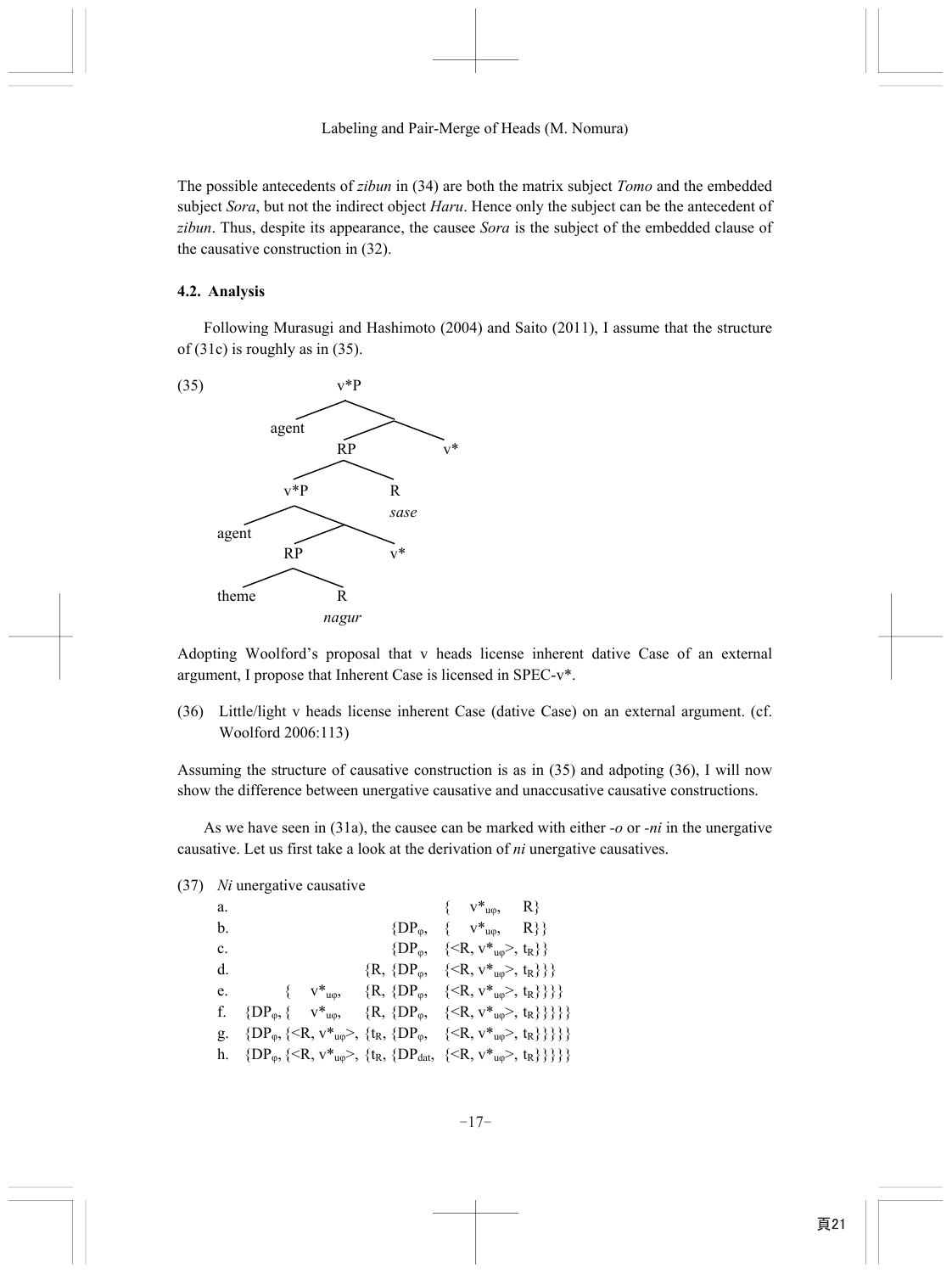i. [Kantoku-nom [T  $[t_{DP} \le R, v^* > [t_R]$  [**Ichiro-dat**  $\le R, v^* > [t_R]]$ ]]]]]]

In (37b), a DP is externally set-Merged with  $\{v^*_{u_0}, R\}$  and hence it is an EA. In (37c), there is no DP in  $\{v^*_{u\omega}, R\}$  so that there is no need to transmit u $\varphi$  from  $v^*$  to R for purposes of subsequent Case-valuation and thus internal pair-Merge of R to  $v^*_{u\phi}$  takes place prior to Inheritance, making  $v^*_{\mu\omega}$  invisible. As in (37e), DP may not raise to the SPEC of R if operations apply freely and thus v\* can be externally set-Merged with  $\{R, \{DP_{\varphi}, \{R, v^*_{\mu\varphi}\}\}$ ,  $\{t_{R}\}\}\.$  If this is the case, then Inheritance from  $v^*$  to R does not take place because there is no DP in the SPEC of R. Thus, pair-Merge of R to  $v^*$  takes place as in (37g). In this derivation, a DP in the SPEC of the embedded  $v^*$ , which is an external argument, remains in situ so that Inherent dative Case is licensed on it by assumption in (36).

Now let us consider the derivation of *o* unergative causatives.

|                | $(38)$ <i>O</i> unergative causative                                                                                                                                                   |                                                                                          |                                                                              |                                                               |                           |                                                                                                                                          |  |
|----------------|----------------------------------------------------------------------------------------------------------------------------------------------------------------------------------------|------------------------------------------------------------------------------------------|------------------------------------------------------------------------------|---------------------------------------------------------------|---------------------------|------------------------------------------------------------------------------------------------------------------------------------------|--|
| a.             |                                                                                                                                                                                        |                                                                                          |                                                                              |                                                               | $\{ v^*_{u\varphi}, R \}$ |                                                                                                                                          |  |
| b.             |                                                                                                                                                                                        |                                                                                          |                                                                              | $\{DP_{\varphi}, \{ v^*_{\mu\varphi}, R \} \}$                |                           |                                                                                                                                          |  |
| $\mathbf{c}$ . |                                                                                                                                                                                        |                                                                                          |                                                                              | $\{DP_{\varphi}, \{\langle R, v^*_{\psi}\rangle, t_R\}\}\$    |                           |                                                                                                                                          |  |
| $d_{\cdot}$    |                                                                                                                                                                                        |                                                                                          |                                                                              | $\{R, \{DP_{\varphi}, \{\leq R, v^*_{\mu\varphi}\}, t_R\}\}\$ |                           |                                                                                                                                          |  |
| e.             |                                                                                                                                                                                        |                                                                                          | $\{DP_{\varphi}, \{R, \{\text{tpP}, \{\leq R, v^*_{u\varphi}>, t_R\}\}\}\}\$ |                                                               |                           |                                                                                                                                          |  |
| f.             |                                                                                                                                                                                        | $\{ v^*_{u\phi}, \{DP_{\phi}, \{R, \{\text{tp}_P, \{\leq R, v^*_{u\phi}>, t_R\}\}\}\}\}$ |                                                                              |                                                               |                           |                                                                                                                                          |  |
|                | g. $\{DP_{\varphi}, \{ v^*_{u\varphi}, \{DP_{\varphi}, \{\mathbf{R}, \{\mathbf{t}_{DP}, \{\langle \mathbf{R}, v^*_{u\varphi} \rangle, \mathbf{t}_{\mathbf{R}}\}\}\}\}\}\}$             |                                                                                          |                                                                              |                                                               |                           |                                                                                                                                          |  |
|                | h. $\{DP_{\varphi}, \{ v^*, \{DP_{\varphi}, \{R_{\mu\varphi}, \{t_{DP}, \{\langle R, v^*, \varphi \rangle, t_R\}\}\}\}\}\}\$                                                           |                                                                                          |                                                                              |                                                               |                           |                                                                                                                                          |  |
|                | i. $\{DP_{\varphi}, \{ v^*, \} \} \} \}$                                                                                                                                               |                                                                                          |                                                                              |                                                               |                           |                                                                                                                                          |  |
| $\mathbf{i}$ . | $\{DP_{\varphi}, \{\langle R_{\mathfrak{u}\varphi}, v^*\rangle, \{DP_{\mathfrak{g}c\mathfrak{c}}, \{t_R, \{\langle tp, \{\langle R, v^*_{\mathfrak{u}\varphi}\rangle, t_R\}\}\}\}\}\}$ |                                                                                          |                                                                              |                                                               |                           |                                                                                                                                          |  |
|                |                                                                                                                                                                                        |                                                                                          |                                                                              |                                                               |                           | k. [Kantoku-nom[T [t <sub>DP</sub> [ <r, v*=""> [<b>Ichiro-acc</b> [t<sub>R</sub> [t<sub>DP</sub> [<r, v*=""> [t<sub>R</sub>]]</r,></r,> |  |

In (38e), a DP raises to the SPEC of R. Then  $v^*$  is externally set-Merged with {DP<sub>φ</sub>, {R, {t<sub>DP</sub>,  $\{, t<sub>R</sub>}}}. As in (38h-i), Inheritance of u $\varphi$  from  $v*$  to R takes place and then the$ complement of  $v^*$  is labeled  $\langle \varphi, \varphi \rangle$  and then the DP is valued with accusative Case under minimal search.

Now the ungrammaticality of *ni* unaccusative causatives in (31b) can be easily accounted for. In (31b), *ame* is not an EA but an IA. Based on the assumption that inherent Case is only licensed on an external argument, there is no chance for an DP *ame* to be marked with dative Case. Therefore, the only possible Case that the DP *ame* can receive is accusative Case as shown in (39).

(39) Unaccusative causative

| a.          | $\langle R, v^*_{\text{u0}} \rangle$                                                             |
|-------------|--------------------------------------------------------------------------------------------------|
| $b_{\cdot}$ | $\{ , DP_0 \}$                                                                                   |
| C.          | { DP <sub><math>\varphi</math></sub> , { <r, <math="">v *_{u\varphi}&gt;, t<sub>DP</sub> }}</r,> |
| d.          | $\{R, \{DP_{\varphi}, \{\langle R, v^*_{u\varphi}\rangle, t_{DP}\}\}\}\$                         |
| e.          | $\{DP_{\varphi}, \{R, \{tp_P, \{, t_{DP}\}\}\}\}\$                                               |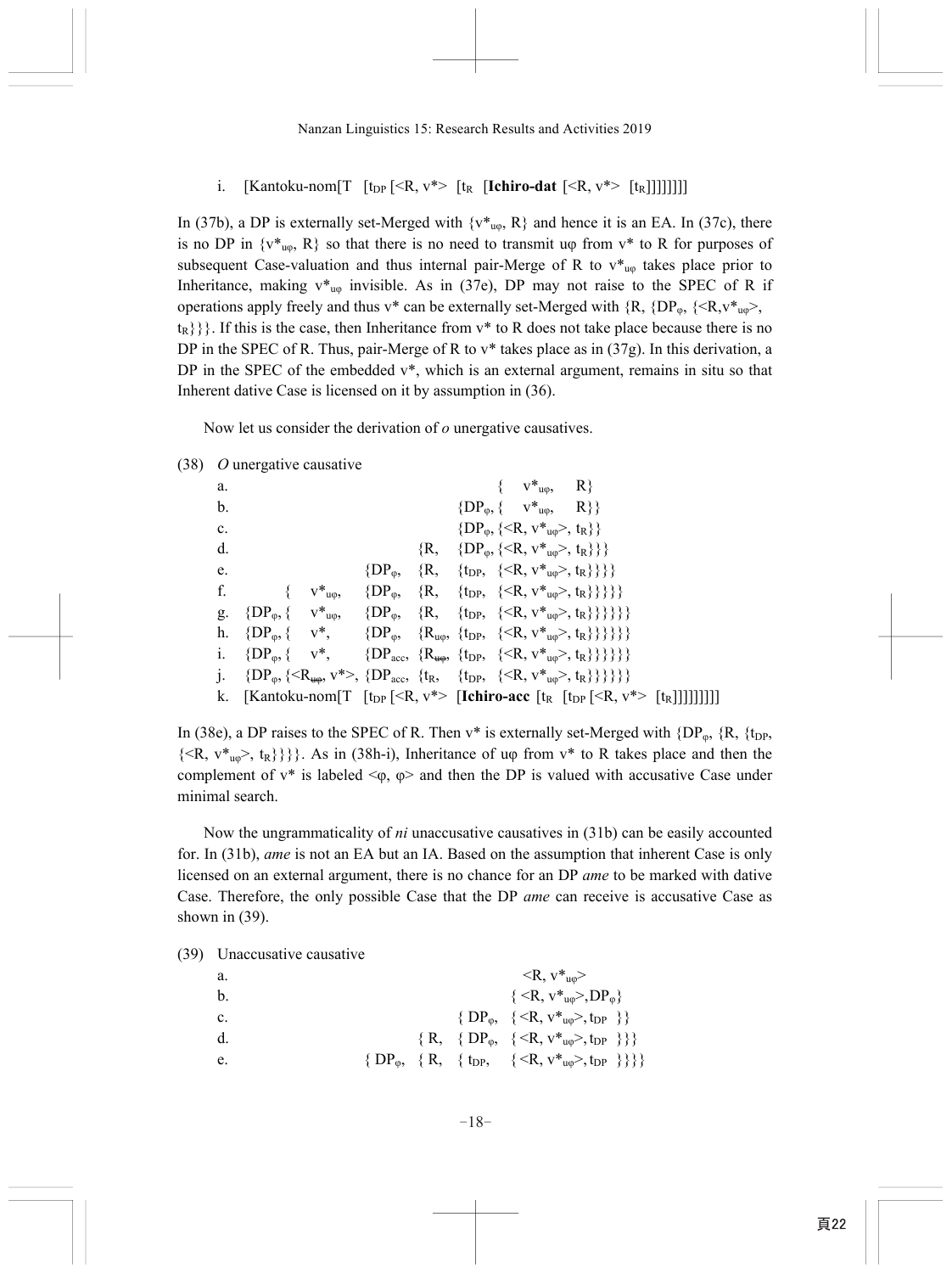## Labeling and Pair-Merge of Heads (M. Nomura)

|  |  |  | f. $\{v^*_{u\phi}, \{\text{DP}_{\phi}, \{\text{R}, \{\text{tp}_P, \{\text{R}, v^*_{u\phi}\}, \text{tp}_P\}\}\}\}$                                            |  |  |
|--|--|--|--------------------------------------------------------------------------------------------------------------------------------------------------------------|--|--|
|  |  |  | g. $\{DP_{\varphi}, \{v^*_{u\varphi}, \{\text{DP}_{\varphi}, \{\text{R}, \{\text{tp}_P, \{\text{R}, v^*_{u\varphi}, \text{tp}_P\}\}\}\}\}\$                  |  |  |
|  |  |  | h. $\{DP_{\varphi}, \{ v^*, \} \{ DP_{\varphi}, \{ R_{\mu\varphi}, \{ t_{DP}, \{ \langle R, v^*_{\mu\varphi} \rangle, t_{DP} \} \} \} \}$                    |  |  |
|  |  |  | i. $\{DP_{\varphi}, \{v^*, \{DP_{\text{acc}}, \{R_{\text{trop}}, \{t_{DP}, \{R,v^*_{\text{u}\varphi}, t_{DP}\}\}\}\}\}\}$                                    |  |  |
|  |  |  | j. $\{DP_{\varphi}, \{\langle R_{\mu\varphi}, v^*\rangle, \{DP_{\text{acc}}, \{t_R, \{\text{tp}_P, \{\langle R, v^*\}_{\mu\varphi}\rangle, t_{DP}\}\}\}\}\}$ |  |  |
|  |  |  | k. [Ameotoko-nom[T [t <sub>DP</sub> [ <r, v*=""> [ame-acc/*dat [t<sub>R</sub> [t<sub>DP</sub> [<r, v*=""> [t<sub>R</sub>]]]]]]]]</r,></r,>                   |  |  |

As in (39e), a DP raises to the SPEC of R. Then  $v^*$  is externally set-Merged with {DP<sub>φ</sub>, {R,  ${\rm tr}_{\rm DP}$ ,  ${\rm tr}_{\rm top}$ ,  ${\rm tr}_{\rm pop}$ }}. As in (39h-i), Inheritance of u $\varphi$  from  $v^*$  to R takes place and then the complement of  $v^*$  is labeled  $\langle \varphi, \varphi \rangle$  and then the DP is valued with accusative Case under minimal search. This is exactly the same way that accusative Case is valued in *O* unergative causative.

Finally, as for the transitive causatives, I argue that the ungrammaticality with the causee marked with  $-\sigma$  is simply due to a language particular constraint in Japanese. As in (35), there are two v\*s, which can value accusative Case in causative constructions. Therefore, the causee should be able to be marked with  $-\sigma$  in (31c), contrary to fact. Interestingly, as Jung and Miyagawa (2004) show, unlike Japanese, Korean does allow the causee to be marked with accusative Case. This is illustrated in (40) and (41).

| (40) | John-i | Mary-eykey/lul pica-lul mek-i-ess-ta. |        |                                                  | (Korean)   |
|------|--------|---------------------------------------|--------|--------------------------------------------------|------------|
|      |        |                                       |        | John-nom Mary-dat/acc pizza-acc eat-caus-pst-dec |            |
|      |        | 'John caused Mary to eat pizza.'      |        |                                                  |            |
| (41) |        | John-ga Mary-ni/*o                    | piza-o | tabe-sase-ta.                                    | (Japanese) |
|      |        | John-nom Mary-dat/acc                 |        | pizza-acc eat-caus-pst                           |            |

'John caused Mary to eat pizza.'

Given the fact that the causee can be marked with accusative Case in Korean, I claim that syntax allows the causee to be marked with accusative Case in causative constructions. Thus the ungrammaticality with the causee marked with  $-o$  in (31c) must be due to a language partricular constraint in Japanese. In fact, Korean allows two objects to be marked with accusative Case in double object constructions, while double accusative is not allowed in their Japanese counterparts.

| (42) | a.      | Mary-nom John-dat                    | Mary-ka John-eykey | chayk-ul<br>book-acc | cwu-ess-ta.<br>give-pst-dec |  |  |  |  |  |
|------|---------|--------------------------------------|--------------------|----------------------|-----------------------------|--|--|--|--|--|
|      |         | 'Mary gave a book to John.'          |                    |                      |                             |  |  |  |  |  |
|      | $b_{-}$ | Mary-ka John-ul<br>Mary-nom John-acc |                    | chayk-ul<br>book-acc | cwu-ess-ta.<br>give-pst-dec |  |  |  |  |  |
|      |         | 'Mary gave John a book.'             |                    |                      |                             |  |  |  |  |  |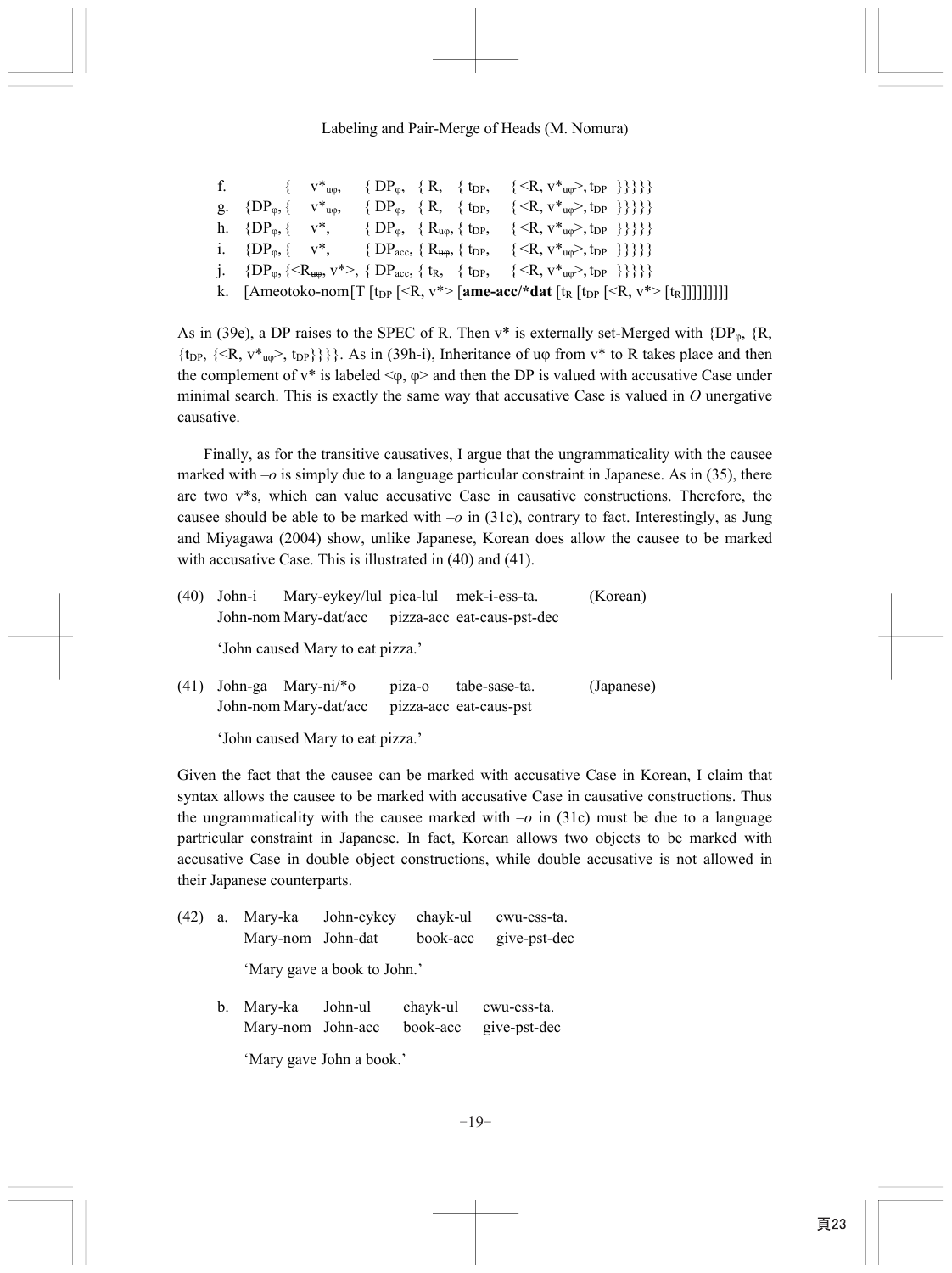- (43) a. Mary-ga John-ni hon-o age-ta. Mary-nom John-dat book-acc give-pst 'Mary gave a book to John.'
	- b. \*Mary-ga John-o hon-o age-ta. Mary-nom John-acc book-acc give-pst 'Mary gave John a book.'

(44) a. Mary-ka haksayngtul-eykey yenge-lul kaluchi-ess-ta. Mary-nom students-dat English-acc teach-pst-dec 'Mary taught English to the students.'

- b. Mary-ka haksayngtul-ul yenge-lul kaluchi-ess-ta. Mary-nom students-acc English-acc teach-pst-dec 'Mary taught the students English.'
- (45) a. Mary-ga gakusei-ni eigo-o osie-ta. Mary-nom students-dat English-acc teach-pst 'Mary taught English to the students.'
	- b. \*Mary-ga gakusei-o eigo-o osie-ta. Mary-nom students-acc English-acc teach-pst

'Mary taught the students English.'

Given these facts, following Saito (1982), I assume double-o constraint in Japanese.

(46) Double-*o* constraint (Saito 1982:18) A verb can assign accusative (or objective) case to at most one NP.

To sum up, I have shown that the proposed theory of pair-Merge provides a straightforward account for the difference between unergative causative and unaccusative causative constructions in Japanese. Since Korean allows the causee to be marked with accusative Case, I have argued that the ungrammaticality with  $-\omega$  in the transitive causative in Japanese is simply due to a language particular constraint.

## **5. Remaining Issues**

Several issues remain to be addressed. First, the complement of R in *ni* unergative causatives in (37) seems not to be labeled, the derivation of *ni* unergative causatives is repeated here in  $(47)$ .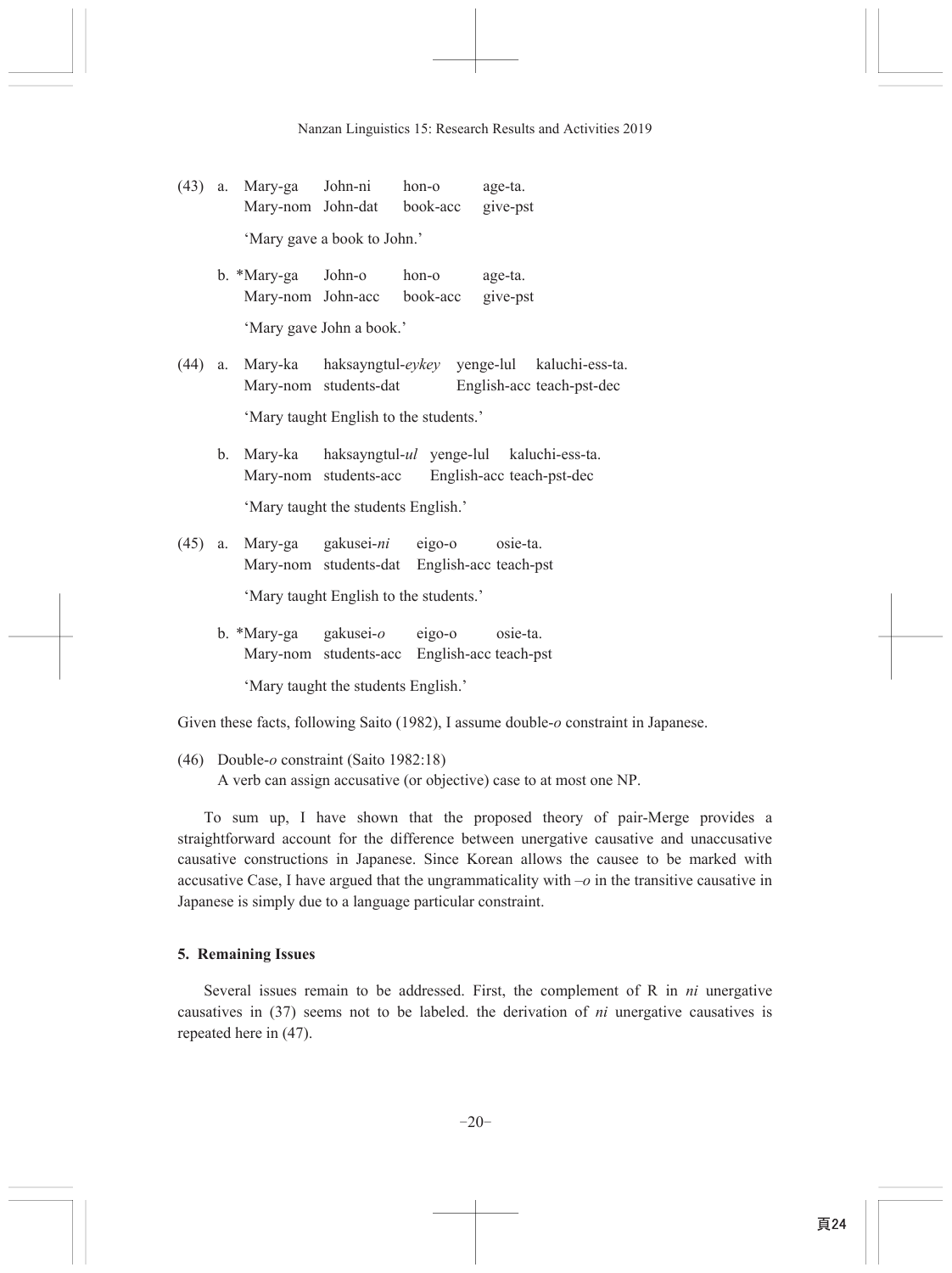| (47)<br>Ni unergative causative |  |
|---------------------------------|--|
|---------------------------------|--|

| a.          |                                                                                                                                   | $\{v^*_{u0}, R\}$                                                    |  |
|-------------|-----------------------------------------------------------------------------------------------------------------------------------|----------------------------------------------------------------------|--|
| b.          |                                                                                                                                   | $\{DP_{\omega}, \{v^*_{\mu\omega}, R\}\}\$                           |  |
| $c_{\cdot}$ |                                                                                                                                   | $\{DP_{\varphi}, \quad \{\leq R, v^*_{u\varphi}, t_R\}\}\$           |  |
| d.          |                                                                                                                                   | $\{R, \{DP_{\omega}, \{-\langle R, v^*_{\omega} \rangle, t_R\}\}\}\$ |  |
|             | e. $\{v^*_{u\omega}, \{R, \{DP_{\omega}, \{\langle R, v^*_{u\omega}\rangle, t_R\}\}\}\}$                                          |                                                                      |  |
|             | f. $\{DP_{\varphi}, \{v^*_{u\varphi}, \{R, \{DP_{\varphi}, \{\langle R, v^*_{u\varphi}\rangle, t_R\}\}\}\}\$                      |                                                                      |  |
|             | g. $\{DP_{\varphi}, \{\langle R, v^*_{u\varphi}\rangle, \{t_R, \{DP_{\varphi}, \{\langle R, v^*_{u\varphi}\rangle, t_R\}\}\}\}\}$ |                                                                      |  |
|             | h. $\{DP_{\varphi}, \{\langle R, v^*_{u\varphi}\rangle, \{t_R, \{DP_{dat}, \{\langle R, v^*_{u\varphi}\rangle, t_R\}\}\}\}\}\$    |                                                                      |  |
|             | i. [Kantoku-nom[T $[t_{DP}]\langle R, v^*\rangle$ [t <sub>R</sub> [Ichiro-dat $\langle R, v^*\rangle$ [t <sub>R</sub> ]]]]]]]     |                                                                      |  |

In (47d), the complement of R is of the form  ${XP,YP}$  because the DP stays in situ in the SPEC of  $v^*$ . Under Chomsky's (2015b) system, the head of XP must share the same features with the head of YP, for instance, labeling  $\leq \varphi$ ,  $\varphi$  but that is not the case in (47). Since according to Chomsky (2015a:102), "every syntactic object transferred to the interface has to be labeled, optimally by a minimal search algorithm (like Agree)," the complement of R must be labeled. Notice that the DP is marked with inherent Case (dative Case) by assumption. One might argue that θ-relation is established between XP and YP and the complement of R is labeled  $\leq$ θ, θ $>$  under minimal search.

Another issue is that Under Chomsky's (2015b) framework, it is not certain how adjuncts can be dealt with. Especially, we do not know how we can label the adjunct structures. Therefore, although we have seen that three kinds of passives in Japanese are recaptured under Chomsky's (2015b) new framework, we are not able to show where the by-phrases (*ni* and *ni yotte* phrases) adjoin. Pair-Merge of heads is a new theory of the adjunction of X and Y but pair-Merge of phrases has not been established yet under Chomsky's new framework. We eagerly await further research.

### **6. Conclusion**

In this paper, I have attempted to pursue the theory of syntax where the core structure building operations is as follows:

- (48) The core structure building operations:
	- a. (Set-)Merge  $(\alpha, \beta) = {\alpha, \beta}$
	- b. Pair-Merge  $(\alpha, \beta) = \langle \alpha, \beta \rangle$

I have shown that in addition to set-Merge, pair-Merge is in fact a necessary operation for structure building. In Japanese, there are at least three kinds of passive constructions: *ni yotte* passive, *ni* direct passive, and *ni* indirect passive. Once we adopt the idea that pair-Merge can apply freely, we can succinctly derive these three passives from the single passive morpheme, without stipulating morphologically same but syntactically different passive morphemes. As we have seen, there are a lot of issues that remain to be addressed since this proposed theory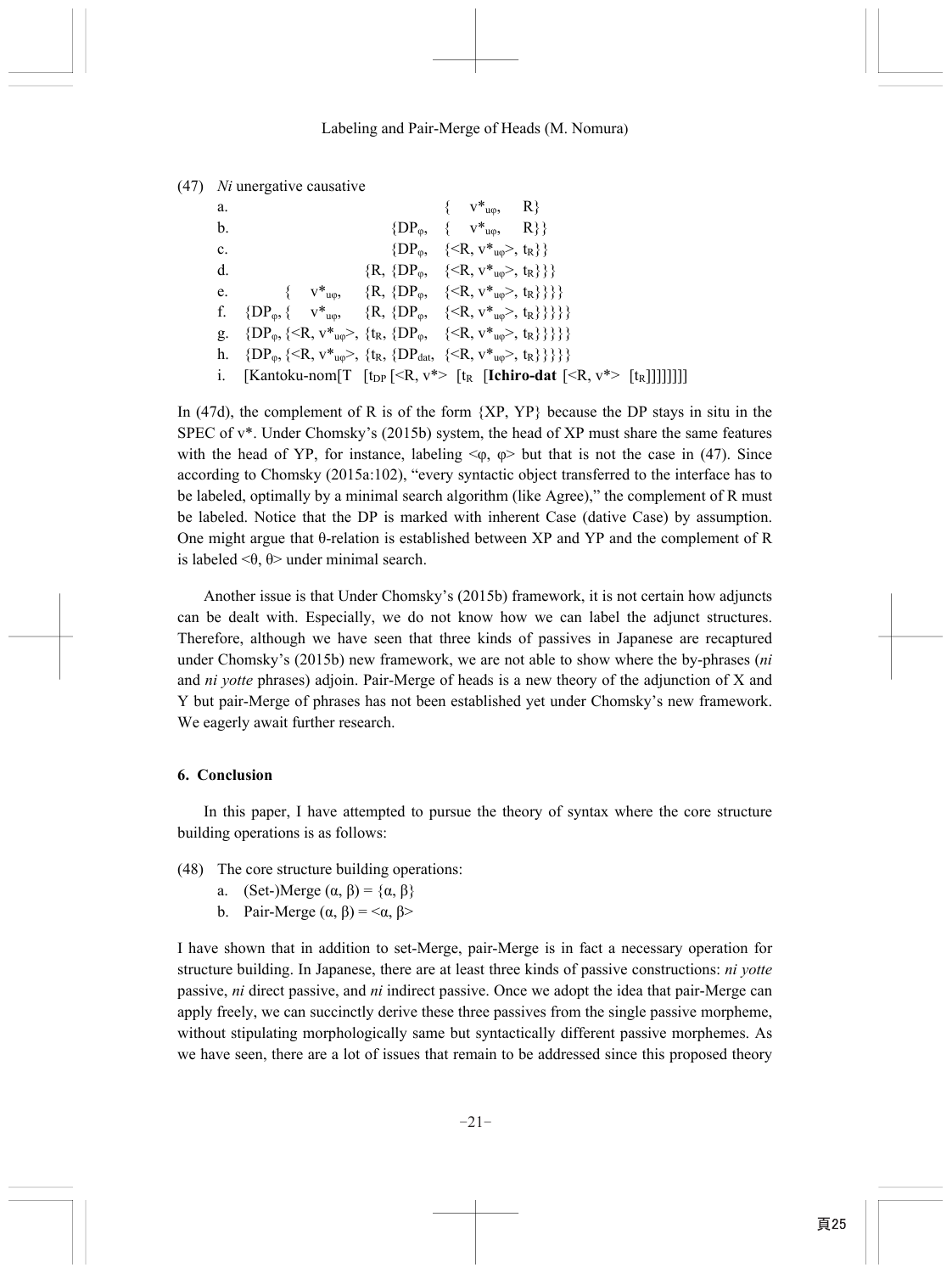of pair-Merge is still under development but if this is on the right track, then most of (or maybe all of) the optionality in verbal structures might be explained by the free application of pair-Merge. Therefore, Japanese complex predicates provide an important testing ground to evaluate the theory of pair-Merge, especially regarding the optionality in grammar.

#### **References**

Chomsky, Noam. 2013. Problems of projection. *Lingua* 130: 33-49.

- Chomsky, Noam. 2015a. Some core contested concepts. *Journal of Psycholinguistic Research* 44: 91- 104.
- Chomsky, Noam. 2015b. Problems of projection: Extensions. In *Structures, strategies and beyond studies in honour of Adriana Belletti*, ed. by Elisa Di Domenico, Cornelia Hamann and Simona Matteini, 3-16. Amsterdam/Philadelphia: John Benjamins.
- Epstein, Samuel David, Kitahara, Hisatsugu, and Seely, T. Daniel. 2016. Phase cancellation by external pair-merge of heads. *The Linguistic Review* 33: 87-102.
- Fujita, Koji. 2016. Jyudou doushi no nichiei hikaku [A Comparison of Japanese and English Passive Verbs]. In *Bunpoo to goi eno tougouteki apuroochi [A Unified Approach to Syntax and Lexicon]*, ed. by Koji Fujita and Yoshiki Nishimura, 116-142. Tokyo: Kaitakusya.
- Goro, Takuya. 2006. A minimalist analysis of Japanese passives. In *Minimalist Essays*, ed. by Cedric Boeckx, 232-248. Amsterdam/Philadelphia: John Benjamins.
- Harada, Shin-Ichi. 1973. Counter Equi NP deletion. In *Annual Bulletin of the Research Institute of Logopedics and Phoiatrics 7*, 113-147. Tokyo: University of Tokyo.
- Hornstein, Norbert. 1999. Movement and control. *Linguistic Inquiry* 30 :69-96.
- Hoshi, Hiroto. 1994. Theta-role assignment, passivization, and excorporation. *Journal of East Asian Linguistics* 3: 147-178.
- Hoshi, Hiroto. 1999. Passives. In *The handbook of Japanese linguistics*, ed. by Natsuko Tsujimura, 191-235. Oxford: Blackwell.
- Inoue, Kazuko. 1976. *Henkei-Bunpoo to Nihongo [Transformational Grammar and Japanese]*. Tokyo: Taishuukan.
- Ishizuka, Tomoko. 2012. *The passive in Japanese: A cartographic minimalist approach*. Amsterdam/Philadelphia: John Benjamins.
- Jung, Yeun-Jin, and Miyagawa, Shigeru. 2004. Decomposing Ditransitive Verbs. In *Proceedings of SICGG, Summer 2004*, 101-120.
- Kitagawa, Yoshihisa, and Kuroda, S. -Y. 1992. Passives in Japanese. Ms., Indiana University and UC San Diego
- Kuno, Susumu. 1973. *The structure of the Japanese language*. Cambridge, MA: MIT Press.
- Kuroda, S.-Y. 1965. Generative grammatical studies in the Japanese langauge. Doctoral dissertation, MIT, Cambridge, MA.
- Kuroda, S.-Y. 1979. On Japanese passives. In *Explorations in Linguistics: Papers in Honor of Kazuko Inoue*, ed. by Bedell George, Eichi Kobayashi and Masatake Muraki, 305-347. Tokyo: Kenkyusha.
- Miyagawa, Shigeru. 1989. *Structure and Case marking in Japanese*. San Diego: Academic Press.
- Miyagawa, Shigeru. 1999. Causatives. In *The handbook of Japanese linguistics*, ed. by Natsuko Tsujimura, 236-268. Oxford: Blackwell.